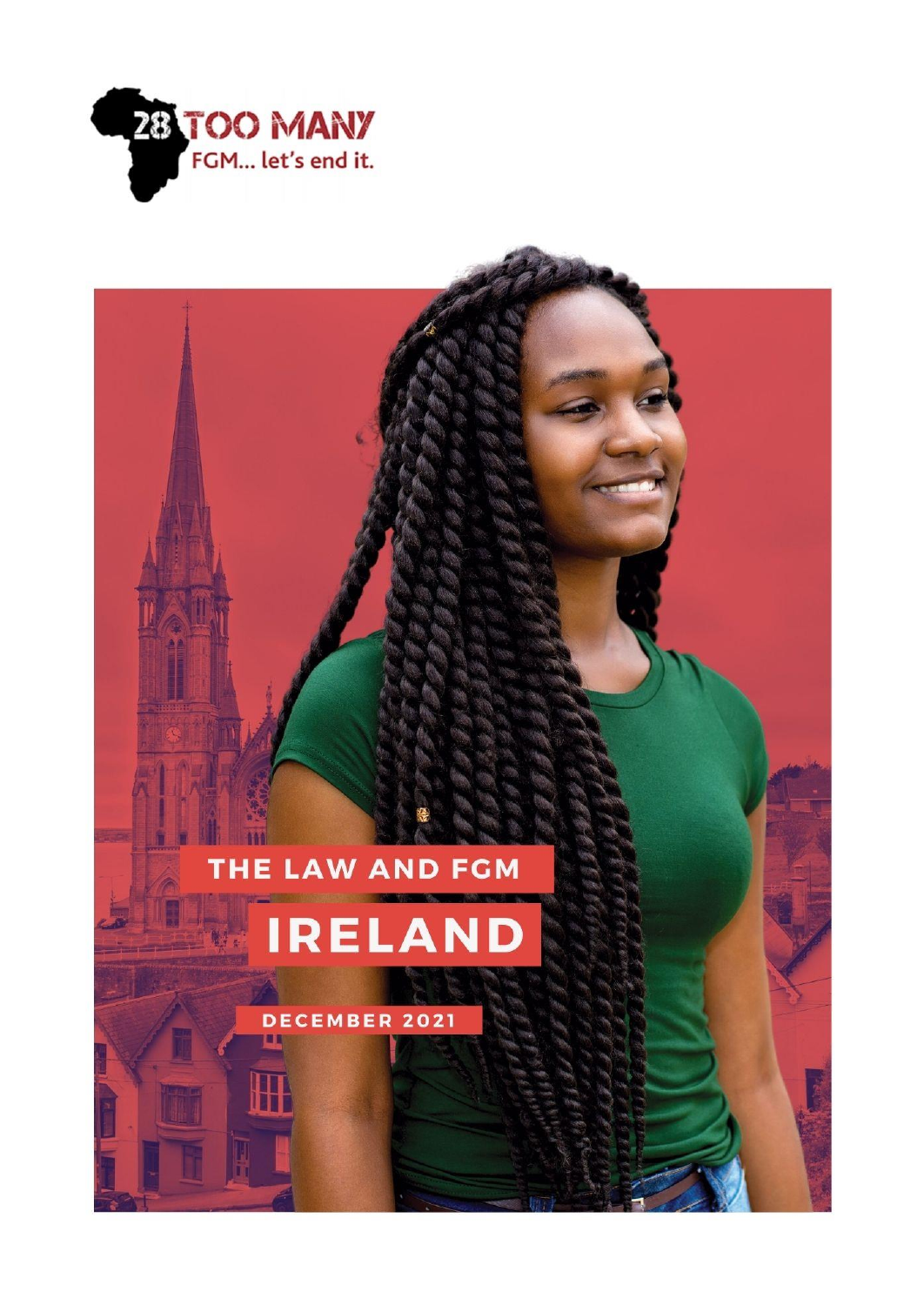# **National Legal Framework**

#### **Overview of National Legal Framework in The Republic of Ireland**

#### *National legislation:*

|         | $\checkmark$                | Specific law/provision criminalising FGM                                   |  |  |
|---------|-----------------------------|----------------------------------------------------------------------------|--|--|
|         | $\checkmark$                | Provides a definition of FGM                                               |  |  |
|         | $\times$                    | Criminalises the performance of FGM                                        |  |  |
|         | $\checkmark$                | Criminalises the procurement, arrangement and/or assistance of acts of FGM |  |  |
|         | $\checkmark$                | Obligation to report incidents of FGM to the authorities                   |  |  |
|         | $\checkmark$ **             | Criminalises the participation of medical professionals in acts of FGM     |  |  |
|         | $\checkmark$                | Extraterritorial application regardless of double criminality              |  |  |
| $\star$ | Only in the case of minors. |                                                                            |  |  |

*\*\* Not specifically criminalised.*

### **Introduction**

The Republic of Ireland is a country occupying the greater part of the island of Ireland, which is situated in the North Atlantic Ocean, to the west of Great Britain. The Republic of Ireland (*Ireland*) has an estimated population of 4.9 million.<sup>1</sup> It is a unitary, constitutional republic with a parliamentary democracy and has a common-law legal system.

#### **FGM Prevalence**

The most recent estimation on the prevalence of female genital mutilation (*FGM*) in Ireland is from 2017, by the Irish non-governmental organisation AkiDwA. AkiDwA estimates that, based on data collected by the Irish Central Statistics Office, approximately 5,790 women and girls who have undergone FGM are living in Ireland.<sup>2</sup> Earlier studies published in 2008 and 2010 estimated the number to be 2,585 and 3,170, respectively.<sup>3</sup>

### **National Legal Framework**

#### **Specific Law**

Ireland has a specific law criminalising FGM, the Criminal Justice (Female Genital Mutilation) Act 2012, as amended (the *FGM Act*).

#### **Definition of FGM**

**Section 1 of the FGM Act** defines 'FGM' as any act the purpose of which, or the effect of which, is the excision, infibulation or other mutilation of the whole or any part of the labia majora, labia minora, prepuce of the clitoris, clitoris or vagina of a girl or woman. This definition would likely cover most, if not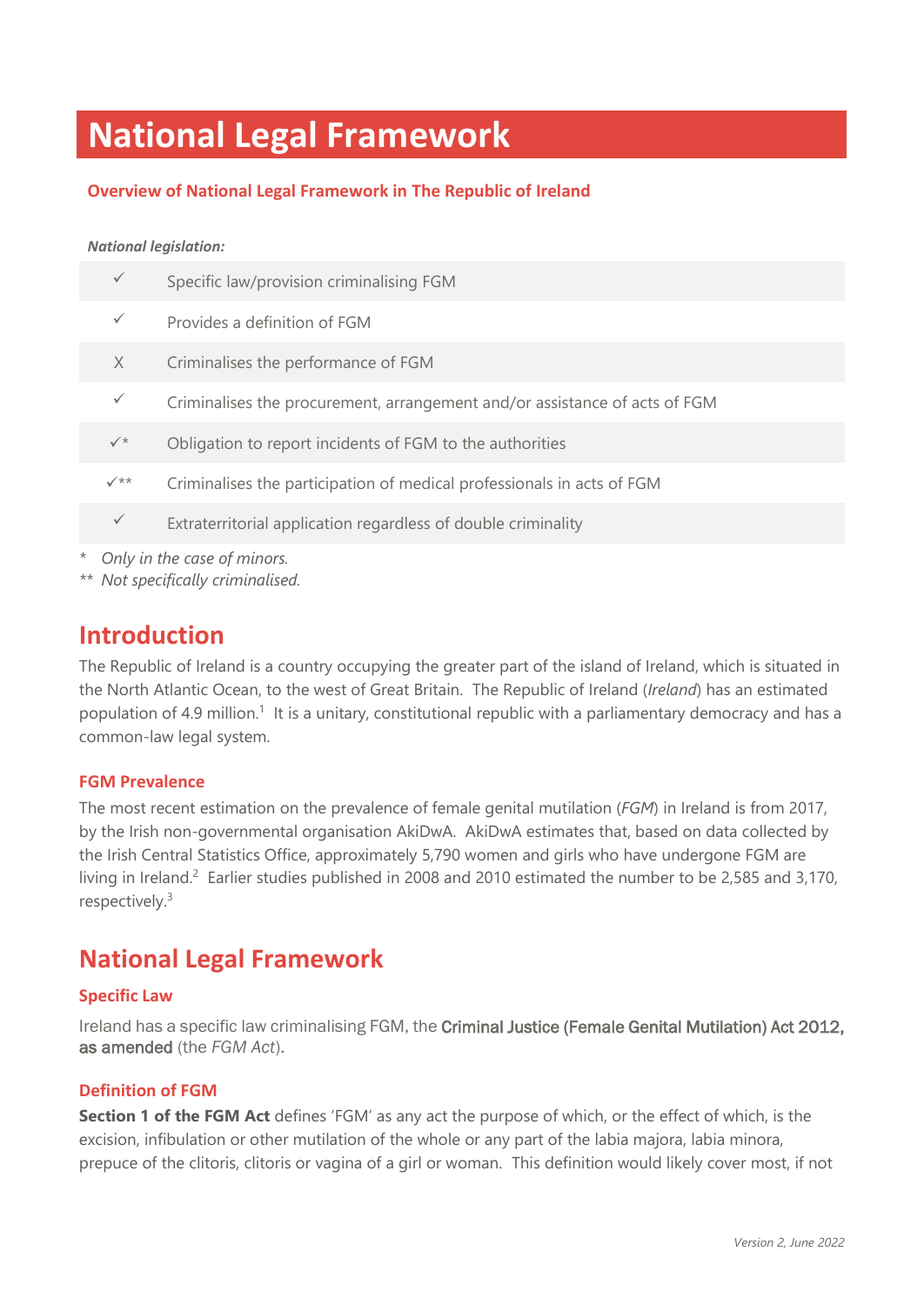all, types of FGM. The definition is in line with that given by the World Health Organization, but does differ slightly, omitting 'other types of injuries for non-medical reasons'. 4

The FGM Act does not further define the terms 'excising', 'infibulating' or 'otherwise mutilating'. To date, there is little to no judicial consideration of these terms. Whether a particular procedure amounts to excision, infibulation or mutilation of the genitalia would be a question of fact, which would need to be established by medical and/or other expert evidence.

#### **Women and Girls of All Ages**

The performance of, or an attempt to perform, FGM on women and girls of all ages has been criminalised in Ireland. However, **Section 2(2)(d) of the FGM Act** prescribes that it is not a criminal offence to perform or attempt to perform FGM on a woman aged 18 or older if there is no resulting permanent bodily harm. However, the FGM Act does not define what would or not constitute 'permanent bodily harm', making this exception seemingly inappropriate and adding unnecessarily complexity.

**Section 2(3)** states that carrying out or attempting to carry out FGM is an offence irrespective of the consent of the girl or woman concerned, her parents or her guardian.

Additionally, any offences committed under **Sections 2**, **3** and **4** are specifically designated 'offences against children' under the **Children Act 2001, as amended** (the *Children Act*).

#### **Procuring, Aiding and Abetting**

Procuring, aiding and abetting FGM are criminalised in Ireland through general criminal law. **Section 7(1) of the Criminal Law Act 1997** (the *Criminal Law Act*) prescribes that any person who aids, abets, counsels or procures the commission of an indictable offence shall be liable to punishment as a principal offender.

#### **Allowing the Use of Premises**

Allowing the use of premises for the purpose of FGM is not specifically criminalised in Ireland. Although it is not mentioned specifically in the **FGM Act**, allowing the use of premises could be a form of 'aiding' under **Section 7(1) of the Criminal Law Act**.

#### **Providing or Possessing Tools**

Providing or possessing tools for the purpose of FGM is not specifically criminalised in Ireland. Although it is not mentioned specifically in the **FGM Act**, providing tools, specific or otherwise, used for the purposes of carrying out an act of FGM could be a form of 'aiding' under **Section 7(1) of the Criminal Law Act,**  although simply possessing tools is unlikely to qualify as an 'attempt'.

#### **Failure to Report FGM**

Failing to report FGM constitutes and offence in Ireland, but only if the victim is a child under the age of 18. **Section 2(1) of the Criminal Justice (Withholding of Information on Offences Against Children and Vulnerable Persons) Act 2012** prescribes that it is an offence if:

- *a person knows or believes that a certain offence, including (inter alia) FGM, has been committed by another person against a child; and*
- *the person has information that might be of assistance in the apprehension, prosecution or conviction of that other person; and*
- *the person fails without reasonable excuse to disclose the information to the authorities as soon as possible.*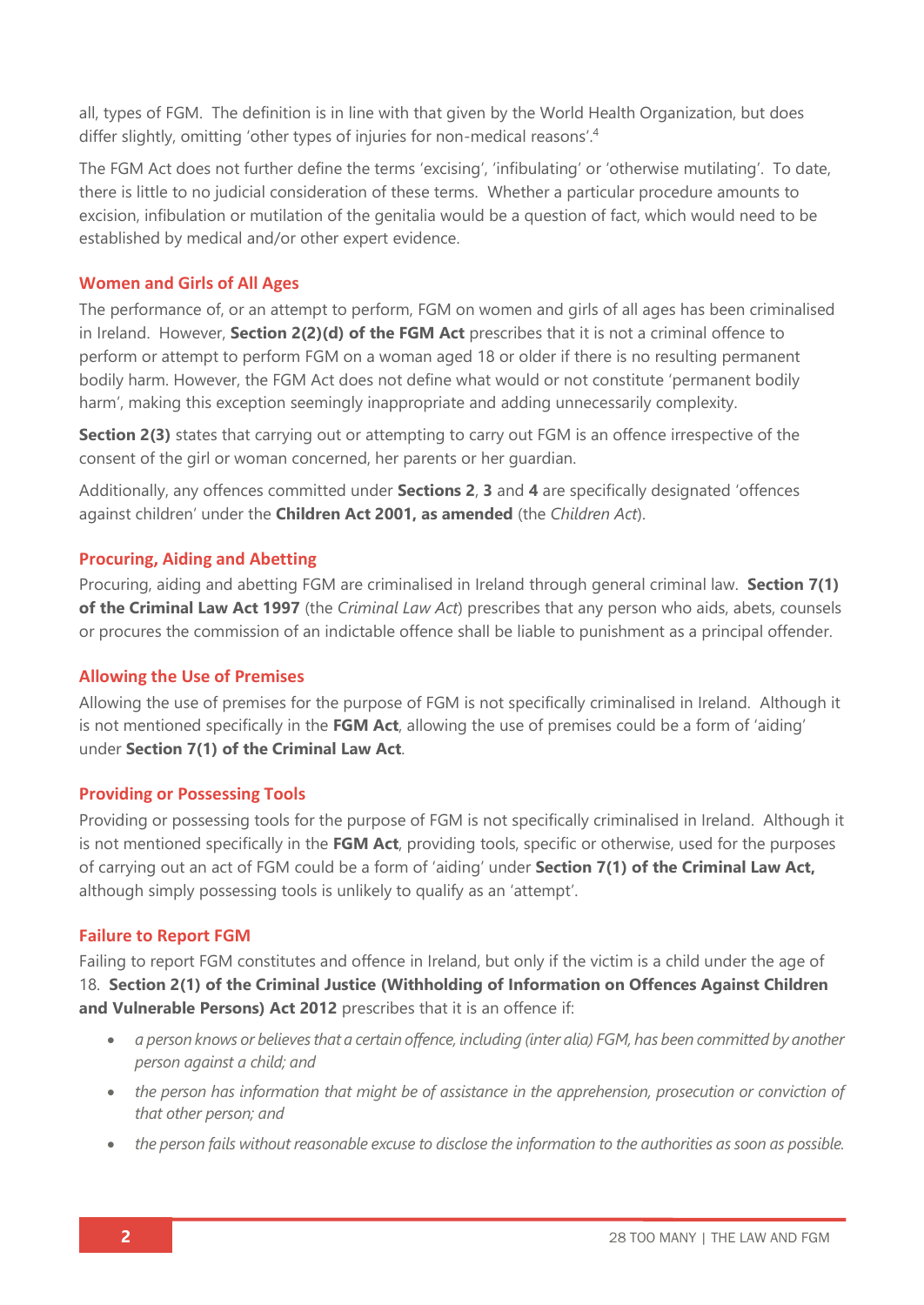Under general child protection laws, certain professionals have a duty to report any actual or suspected case of FGM. **Section 14(1) of the Children First Act 2015** obligates 'mandated persons' to notify the Child and Family Agency if they know, believe or have reasonable grounds to suspect that a child has been

harmed, is being harmed or is at risk of being harmed, based on information they have received, acquired or been made aware of during the course of their professional activities. **Section 2 of Schedule 2 of the Children First Act** prescribes that 'mandated persons' include, *inter alia*, medical professionals (practitioners, midwives, nurses, etc), social workers and teachers.

#### **Medicalised FGM**

Medicalised FGM is not specifically criminalised in Ireland, but would fall under the general prohibition in **Section 2(1) of the FGM Act.**

**Section 2(2)** contains two medical exceptions to acts that might otherwise constitute offences of FGM.

- *Under Section 2(2)(a), a surgical operation performed by a registered medical practitioner that is necessary for the protection of the physical or mental health of the woman or girl is not considered an offence of FGM.*
- *Under Section 2(2)(b), a surgical operation performed by a registered medical practitioner or a midwife, or a person undergoing training to be a midwife, on the girl or woman concerned when she is in any stage of labour or has just given birth, for purposes connected with the labour or birth, is not considered an offence of FGM.*

#### **Extraterritoriality**

The **FGM Act** has extraterritorial application and extends to any act constituting FGM committed outside the territory of Ireland under the requirement of double criminality. It explicitly criminalises the removal of any girl or woman outside of Ireland for the purpose of committing an act of FGM on her.

**Section 4(1)(c)** prescribes that is an offence to perform or attempt to perform an act of FGM outside of Ireland if done by a person who has Irish nationality or is ordinarily resident in Ireland and if FGM is also a criminal offence in the country where it was committed or attempted. Under **Section 4(2)(d)**, it is not an offence if the victim is 18 years of age or older and no permanent bodily harm has ensued.

**Section 3(1)** criminalises the removal of any girl or woman outside the national borders of Ireland for the purpose of carrying out an act of FGM. This section prescribes that it is an offence to take or attempt to take a woman or girl out of Ireland with the purpose of performing an act of FGM on her. Under **Section 3(2)(c)**, it is not an offence if the victim is 18 years of age or older and no permanent bodily harm has ensued.

Under **Section 3(3)**, it is presumed that a woman or girl was taken or attempted to be taken out of Ireland for the purpose of having an act of FGM performed on her if the circumstances of the case give rise to the reasonable inference that one of the purposes for such removal was having FGM performed on her, or if FGM was performed on her after being removed from Ireland and before her subsequent return to Ireland. **Section 3(5)** elaborates that to 'remove a girl or woman from Ireland' includes:

- *arranging any part of her travel out of Ireland;*
- *accompanying her for any portion of that travel;*
- *arranging that she be met when her travel out of Ireland has ended; or*
- *doing any other act that could facilitate her travel out of Ireland.*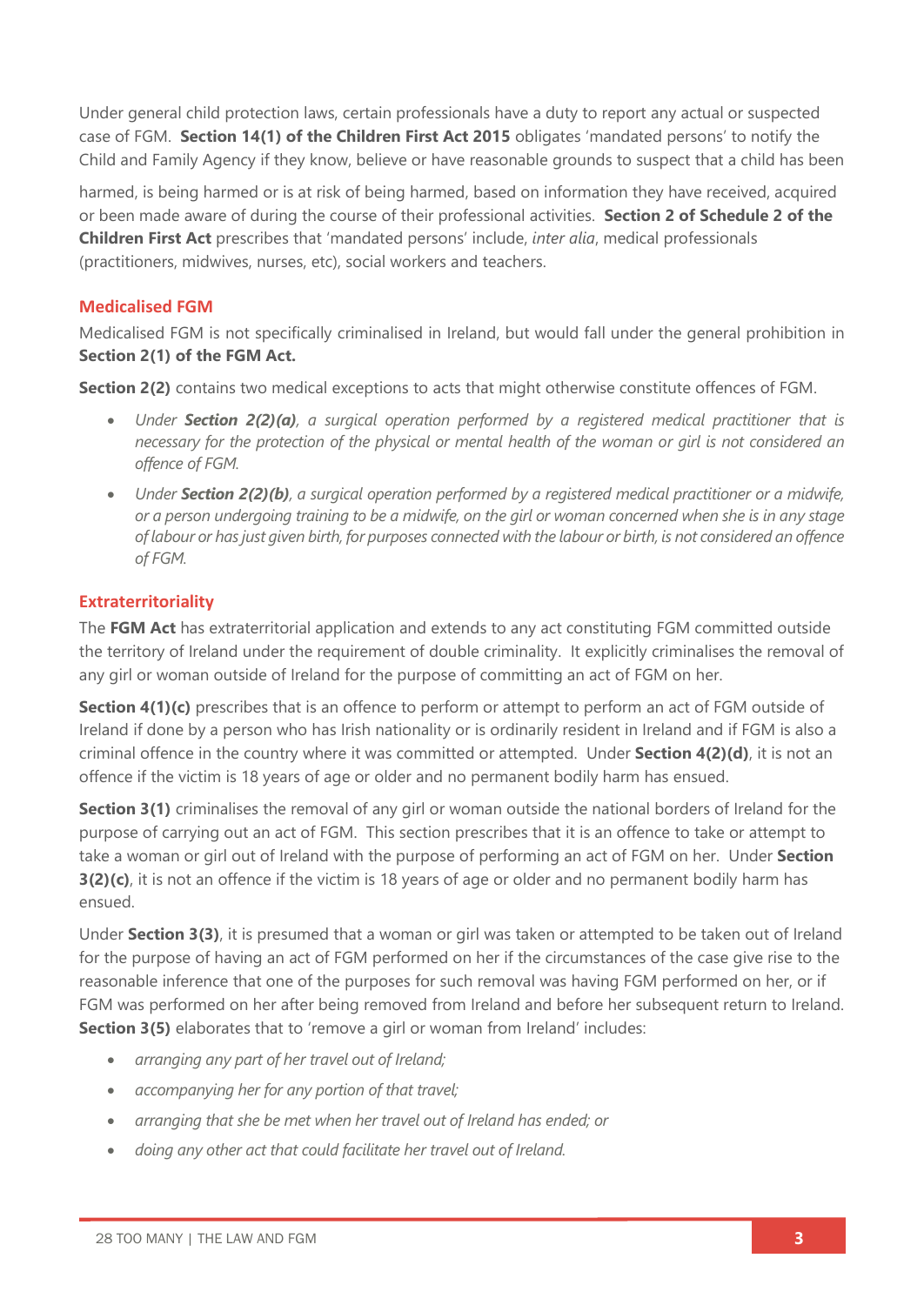### **Penalties**

**Section 5 of the FGM Act** prescribes that any person who is guilty of an offence under **Sections 2, 3 and 4 of the FGM Act** shall be liable for a sentence of:

- *up to 14 years' imprisonment or a fine, or both, on conviction on indictment (more severe offences); and*
- *up to one year's imprisonment or a fine, or both, on summary conviction (less severe offences; for example, a less severe form of FGM).*

Under **Section 7(1) of the Criminal Law Act**, those who procure, counsel aid in and/or abet an indictable offence are liable to those same sentences as principle offenders, so any persons who procure, counsel, aid in and/or abet an act or attempted act of FGM and who are deemed indictable on prosecution will be liable to *up to 14 years' imprisonment or a fine, or both*, on conviction.

# **Protection**

#### **Protecting Uncut Girls and Women**

Uncut girls under the age of 18 can be protected through the child protection legislation. There are no specific or general laws protecting uncut women over the age of 18, aside from the general criminal legislative provisions.

#### *Supervision Orders*

Under the **Child Care Act 1991, as amended** (the *Child Care Act*), a child can be put under supervision or be taken into care by court order. **Section 19(1)(c) of the Child Care Act** prescribes that a court may make a 'supervision order', on the application of **the Child and Family Agency**, 1 if there are reasonable grounds for believing that the child's health, development or welfare is likely to be avoidably impaired or neglected and it is desirable that the child is visited periodically by or on behalf of the health board.

**Section 19(2)** prescribes that a supervision order authorises the Child and Family Agency to have the child visited on such periodic occasions as the agency may consider necessary in order to guarantee the welfare of the child and give the necessary advice to the parents.

When making a supervision order, and throughout the subsequent duration of such order, a court may, on application by the Child and Family Agency, give direction regarding the care of the child, such as requiring the parents to guarantee that the child attends a medical examination or assessment (**Section 19(4)**).

**Section19(5)** prescribes that not complying with the terms and directions of a supervision order is an offence, the sentence for which is *a fine* or, at the direction of the court, *up to six months' imprisonment, or both*, on summary conviction.

#### *Care Orders*

A court may also order a child to be taken into care. The granting of a care order is independent of a supervision order and may be granted immediately upon application if the court deems such an order necessary. **Section 18(1)(c) of the Child Care Act** prescribes that a court may make a 'care order', on application by the Child and Family Agency, if the child's health, development or welfare is likely to be avoidably impaired or neglected and the child requires care or protection that the child is unlikely to receive unless the court makes an order.

<sup>1</sup> Tusla – the Child and Family Agency – established under the Child and Family Act 2013, as amended, is the dedicated state agency responsible for the wellbeing, health and protection of children in the Republic of Ireland.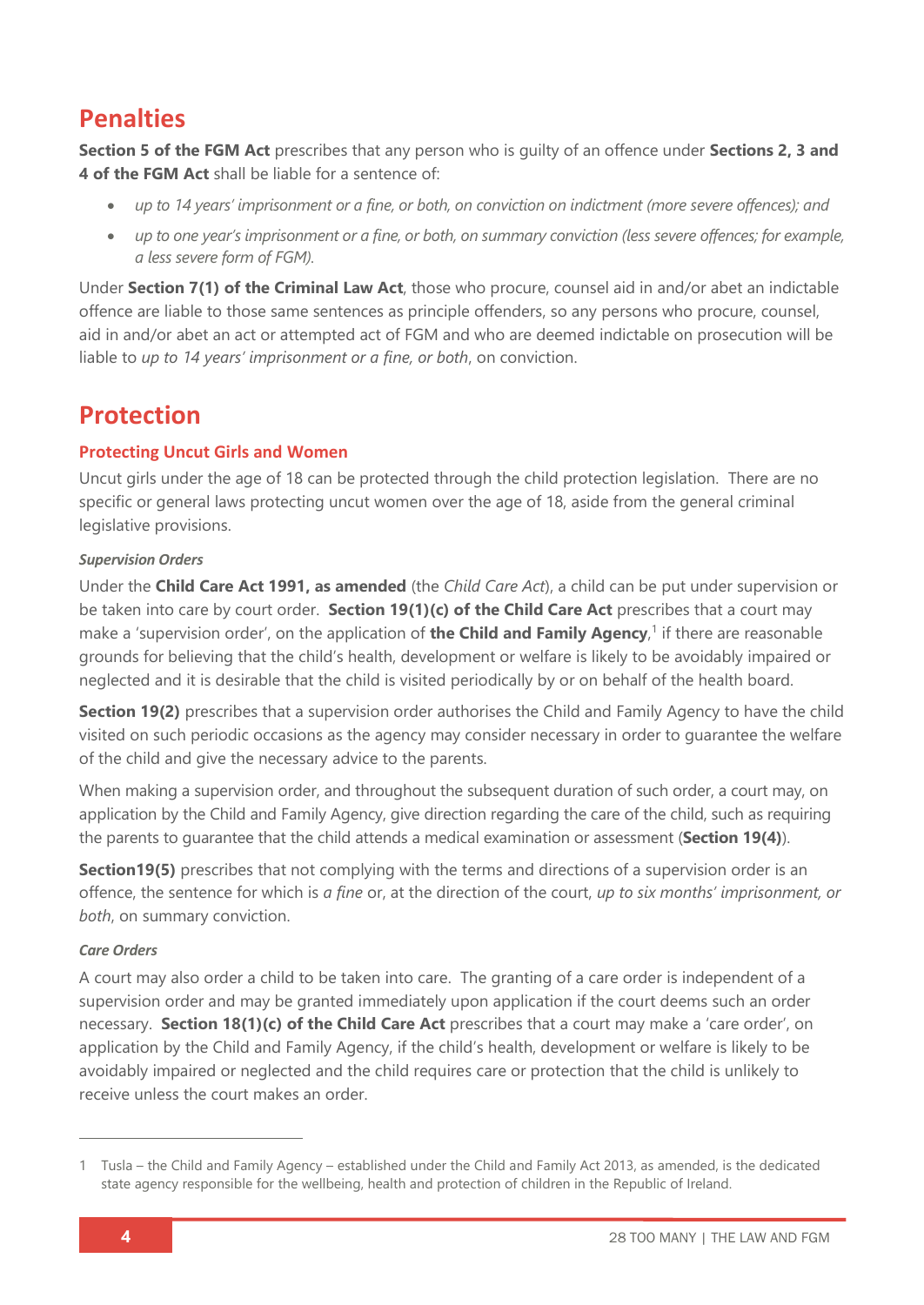Under **Section 18(2)**, a care order's duration is up to the discretion of the court and may last until the child's 18th birthday. **Section 18(6)** prescribes that, between the application for and the decision on a care order, the court may give directions regarding the care and custody of the child or make a supervision order.

#### *Interim Care Orders*

Under **Section 17(1) of the Child Care Act**, pending the decision on or application for a care order, a justice of a district court may also make an 'interim care order' if deemed necessary to protect the child. If the parents, guardian acting in *loco parentis* or the Child and Family Agency having custody of the child do not consent to such order, an interim care order may not last longer than 29 days.

#### *Emergency Care Orders*

**Section 13(1)** prescribes that, in the case of an immediate and serious risk to the health or welfare of a child or the imminent likelihood of such a risk, a justice may make an 'emergency care order', on the application of the Child and Family Agency, for the child to be taken into the care of the Child and Family Agency for a maximum period of eight days (a court direction may, however, be given at any time during the currency of the order and may be varied or discharged on the application of any person). If there is no time to make an application, the police may take the child into protection under **Section 12(1)**.

#### **Victims and Witnesses**

Victims and witnesses enjoy protection from publicity in Ireland under the **FGM Act**. **Section 8(1)** prescribes that FGM court cases are not to be held in public, excluding the presence of any persons directly concerned in the proceedings, such as officers of the court, bona fide representatives of the Press and such other persons (if any) as the judge or the court, as the case may be, may in his or her or its discretion permit to attend.

**Section 9** protects the anonymity of the victim. **Section 9(1)** prescribes that nothing may be published or broadcast that may lead the public to identify the girl or woman against whom the alleged offence has been committed, except in situations where the court gives directions for doing so. **Section 9(6)** prescribes that a breach of **Section 9(1)** constitutes an offence.

# **Implementation of the Law**

#### **Court Cases**

There has been one conviction for FGM in Ireland to date. On 27 January 2020, the Dublin Circuit Criminal Court sentenced a married man and woman, both originating from East Africa, to (respectively) five years and six months' imprisonment, and four years and nine months' imprisonment for procuring FGM performed on their daughter in 2016, who was just under two years of age at the time.

The performance of FGM on the girl took place in Ireland. The victim was brought to hospital due to excessive bleeding, where the parents told hospital staff that she had sustained her injuries by falling backwards on a toy without a diaper on. The girl had to undergo surgery to stop the excessive bleeding from the injuries sustained. The treating doctors and surgeon observed that her clitoris had been partially removed, amounting to FGM Type I, and formed the view that the explanation given by the girl's parents was not credible and the injuries were not accidental, whereupon they duly notified the authorities.

The parents pleaded not guilty in court and denied that FGM had been carried out on their daughter, but this was not accepted by the jury, which returned a unanimous verdict of quilty on all counts.<sup>5</sup>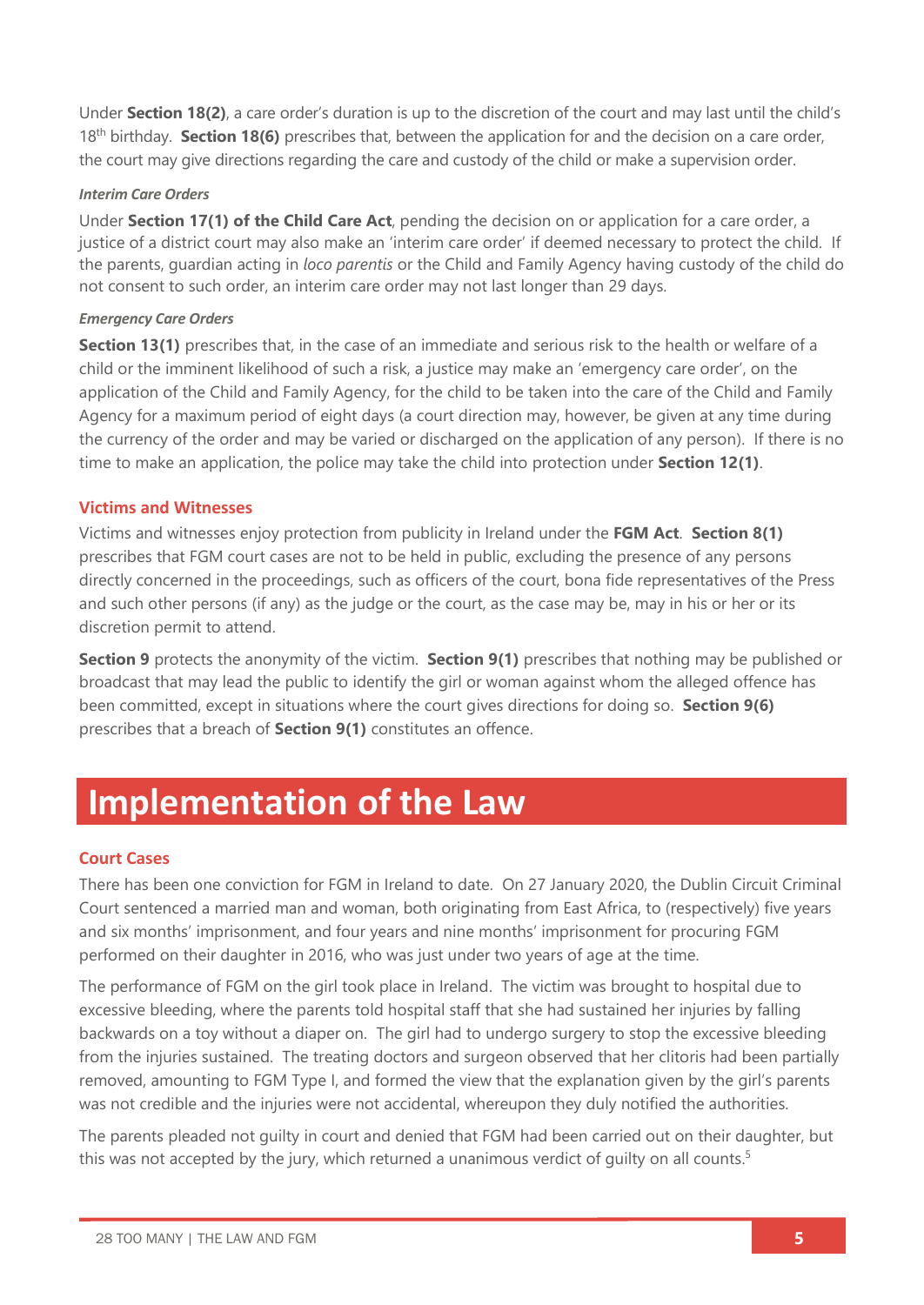# **Conclusions and Recommendations**

#### **Conclusions**

FGM is criminalised in Ireland under a specific law, the **Criminal Justice (Female Genital Mutilation) Act 2012, as amended** (the *FGM Act*). The definition of 'FGM' maintained in the law seems to cover all **types of FGM** and is in line with the World Health Organization's definition; however, it omits the criterion of FGM being performed for non-medical reasons. **Medicalised FGM** is not specifically addressed, but is likely to be covered by the general prohibition of **Section 2(1) of the FGM Act**.

**Procuring, aiding and abetting** FGM is not specifically criminalised in Ireland, but providing tools could qualify as 'aiding'.

The **failure to report** FGM is criminalised in Ireland, but only if the victim is a minor. Under general child protection laws, there is an obligation for relevant professionals to report cases of FGM and cases where a girl is at risk of it.

The FGM Act extends **extraterritorial application** to FGM committed abroad, under the requirement of double criminality, and explicitly criminalises cross-border movement for the purpose of FGM.

#### **Recommendations**

We recommend that Ireland also criminalise performing FGM on a woman who is 18 years of age or older even if there is no permanent bodily harm resulting from it.

We also recommend that Ireland order an inquiry into the prevalence of FGM and the number of girls and women possibly at risk of it.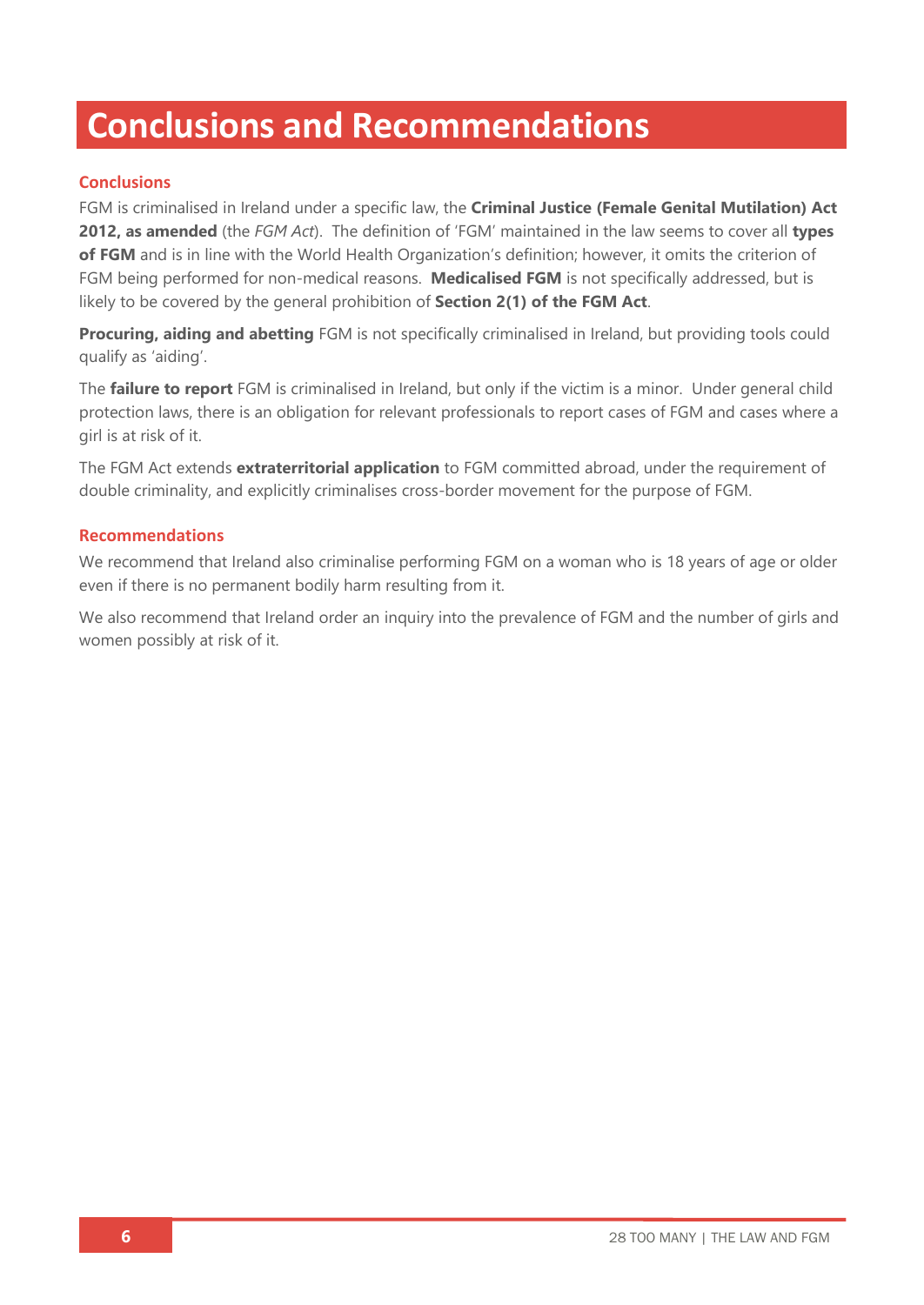# **Appendix I: International and Regional Treaties**

| <b>REPUBLIC OF IRELAND</b>                                                                                       | <b>Signed</b>        | Ratified/<br><b>Acceded</b> | <b>Reservations on</b><br>reporting? |  |  |
|------------------------------------------------------------------------------------------------------------------|----------------------|-----------------------------|--------------------------------------|--|--|
| <b>International</b>                                                                                             |                      |                             |                                      |  |  |
| <b>International Covenant on Civil &amp; Political Rights</b><br>$(1966)$ $(ICCPR)^6$                            | $\checkmark$<br>1973 | $\checkmark$<br>1989        | No                                   |  |  |
| <b>International Covenant on Economic, Social &amp;</b><br>Cultural Rights (1966) (ICESCR) <sup>7</sup>          | $\checkmark$<br>1973 | $\checkmark$<br>1989        | No                                   |  |  |
| <b>Convention on the Elimination of All forms of</b><br>Discrimination Against Women (1979) (CEDAW) <sup>8</sup> | $\chi$               | $\checkmark$<br>1985        | No                                   |  |  |
| Convention on the Rights of the Child (1989) (CRC) <sup>9</sup>                                                  | $\checkmark$<br>1990 | $\checkmark$<br>1992        | No                                   |  |  |
| <b>Regional</b>                                                                                                  |                      |                             |                                      |  |  |
| <b>Istanbul Convention<sup>10</sup></b>                                                                          | $\checkmark$<br>2015 | $\checkmark$<br>2019        | Yes*                                 |  |  |
| <b>European Convention on Human Rights<sup>11</sup></b>                                                          | $\checkmark$<br>1950 | $\checkmark$<br>1953        | No                                   |  |  |

*\* In accordance with Article 78, paragraph 2, of the Convention, Ireland reserves the right not to apply the provisions of the Convention laid down in:*

- *Article 30, paragraph 2;*
- *Article 44, paragraph 3.*

**'Signed'**: a treaty is signed by countries following negotiation and agreement of its contents.

**'Ratified'**: once signed, most treaties and conventions must be ratified (i.e. approved through the standard national legislative procedure) to be legally effective in that country.

**'Acceded'**: when a country ratifies a treaty that has already been negotiated by other states.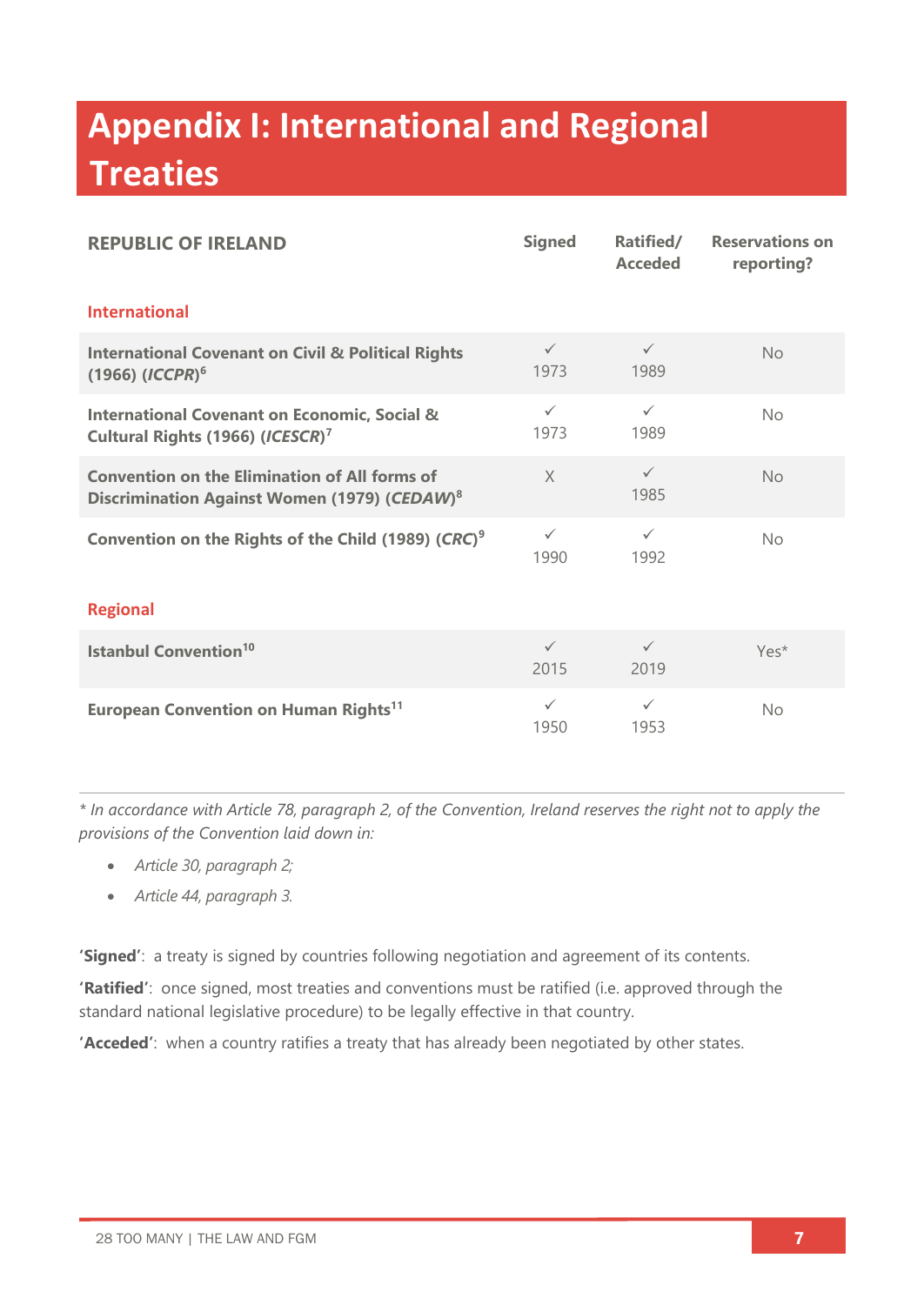# **Appendix II: National Laws**

# **Criminal Justice (Female Genital Mutilation) Act 2012**

#### **Section 1**

"female genital mutilation" means any act the purpose of which, or the effect of which, is the excision, infibulation or other mutilation of the whole or any part of the labia majora, labia minora, prepuce of the clitoris, clitoris or vagina of a girl or woman;

"midwife" means a person whose name is registered in the midwives division of the register of nurses established under section 27 of the Nurses Act 1985;

"registered medical practitioner" has the same meaning as it has in section 2 of the Medical Practitioners Act 2007.

#### **Section 2**

- (1) A person is guilty of an offence if the person does or attempts to do an act of female genital mutilation.
- (2) A person is not guilty of an offence under subsection (1) if—
- (a) the act concerned is a surgical operation performed by a registered medical practitioner on the girl or woman concerned, which is necessary for the protection of her physical or mental health,
- (b) the act concerned is a surgical operation performed by a registered medical practitioner or a midwife, or a person undergoing training to be a midwife, on the girl or woman concerned when she is in any stage of labour, or has just given birth, for purposes connected with the labour or birth,
- (c) the person is the girl or woman on whom the act of female genital mutilation is done, or
- (d) the act concerned is done to a woman who is not less than 18 years of age and there is no resultant permanent bodily harm.
- (3) For the avoidance of doubt, it is hereby declared that it shall not be a defence to proceedings for an offence under this section for the accused person to show that he or she believed that the act concerned was consented to by the girl concerned or her parents or guardian, or the woman concerned, as the case may be, or required or permitted for customary or ritual reasons.

- (1) A person is guilty of an offence if the person removes or attempts to remove a girl or woman from the State where one of the purposes for the removal is to have an act of female genital mutilation done to her.
- (2) A person is not guilty of an offence under subsection (1) if the act is done and is—
	- (a) a surgical operation performed, by a person who is duly qualified to perform surgical operations under the law of the place where the act is done, or has been professionally trained to perform surgical operations, on the girl or woman concerned, which is necessary for the protection of her physical or mental health,
	- (b) a surgical operation performed, by a person performing functions corresponding to those of a midwife or a registered medical practitioner, on the girl or woman concerned when she is in any stage of labour, or has just given birth, for purposes connected with the labour or birth, or
	- (c) done to a woman who is not less than 18 years of age, and there is no resultant permanent bodily harm.
- (3) In proceedings for an offence under subsection (1), it shall be presumed, until the contrary is shown, that one of the purposes for the removal from the State by the accused person of the girl or woman concerned was to have an act of female genital mutilation done to her if—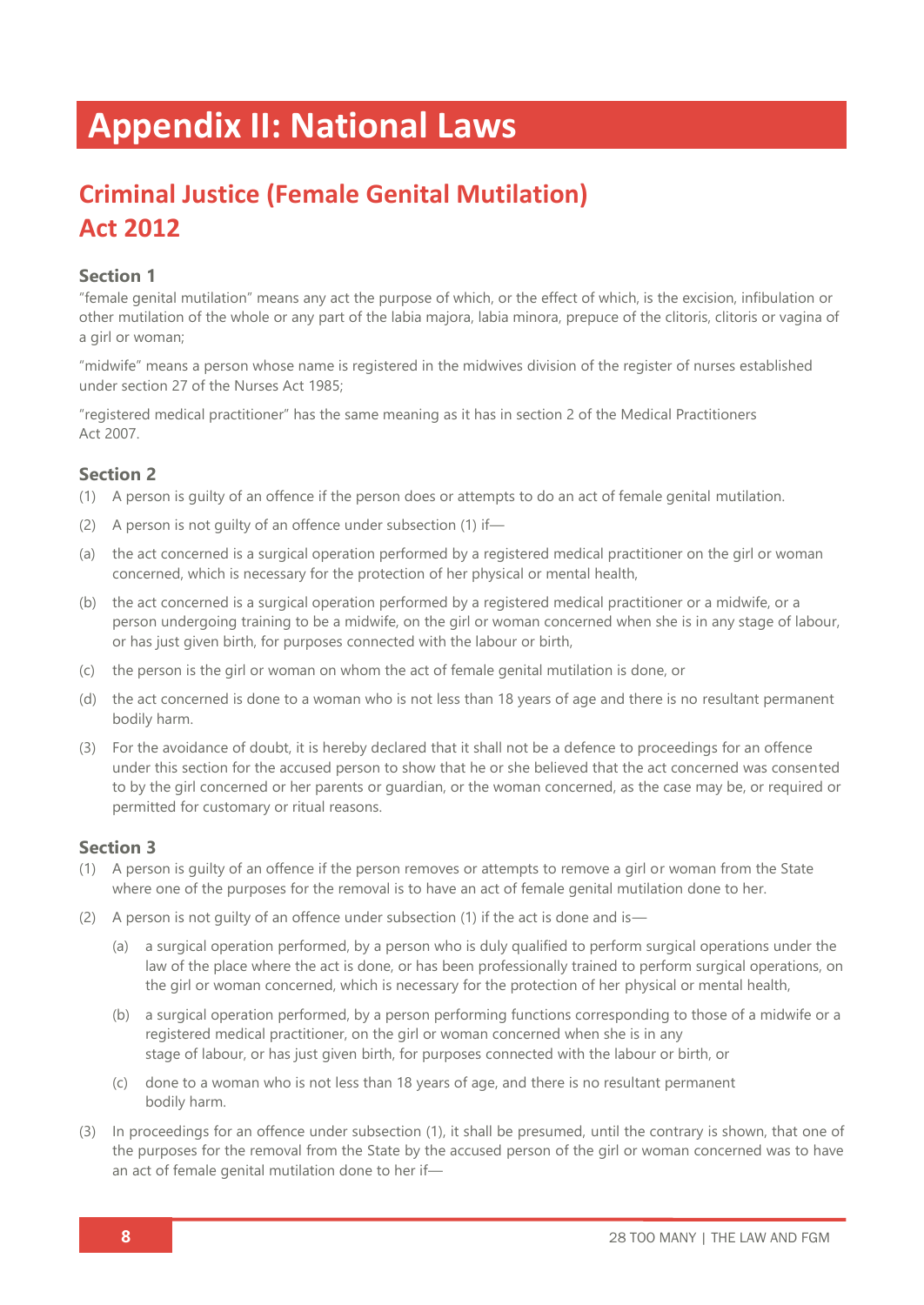- (a) the accused person removed the girl or woman from the State in circumstances giving rise to the reasonable inference that one of the purposes for such removal was to have an act of female genital mutilation done to her, and
- (b) an act of female genital mutilation was done to her after she was removed from the State and, where she subsequently returned to the State, before that return.
- (4) For the avoidance of doubt, it is hereby declared that it shall not be a defence to proceedings for an offence under this section for the accused person to show that he or she believed that the act concerned was consented to by the girl concerned or her parents or guardian, or the woman concerned, as the case may be, or required or permitted for customary or ritual reasons.
- (5) For the purposes of this section, to "remove a girl or woman from the State" includes—
	- (a) arranging any part of her travel out of the State,
	- (b) accompanying her for any portion of that travel,
	- (c) arranging that she be met when her travel out of the State has terminated, or
	- (d) doing any other act that could facilitate her travel out of the State.

- (1) A person is guilty of an offence if the person does or attempts to do an act of female genital mutilation in a place other than the State, but only if it is done or attempted to be done—
	- (a) on board an Irish ship within the meaning of section 9 of the Mercantile Marine Act 1955 ,
	- (b) on an aircraft registered in the State, or
	- (c) by a person who is a citizen of Ireland or is ordinarily resident in the State, and would constitute an offence in the place in which it is done.
- (2) A person is not guilty of an offence under subsection (1) if—
	- (a) the act concerned is a surgical operation performed, by a person who is duly qualified to perform surgical operations under the law of the place where the act is done, or has been professionally trained to perform surgical operations, on the girl or woman concerned, which is necessary for the protection of her physical or mental health,
	- (b) the act concerned is a surgical operation performed, by a person performing functions corresponding to those of a midwife or a registered medical practitioner, on the girl or woman concerned when she is in any stage of labour, or has just given birth, for purposes connected with the labour or birth,
	- (c) the person is the girl or woman on whom the act of female genital mutilation is done, or
	- (d) the act concerned is done to a woman who is not less than 18 years of age and there is no resultant permanent bodily harm.
- (3) For the avoidance of doubt, it is hereby declared that it shall not be a defence to proceedings for an offence under this section for the accused person to show that he or she believed that the act concerned was consented to by the girl concerned or her parents or guardian, or the woman concerned, as the case may be, or required or permitted for customary or ritual reasons.
- (4) For the purposes of proceedings for an offence under this section, a person shall be deemed to be ordinarily resident in the State if he or she has had his or her principal residence within the State for the period of 12 months immediately preceding the alleged commission of the offence.
- (5) Proceedings for an offence under this section may be taken in any place in the State and the offence may for all incidental purposes be treated as having been committed in that place.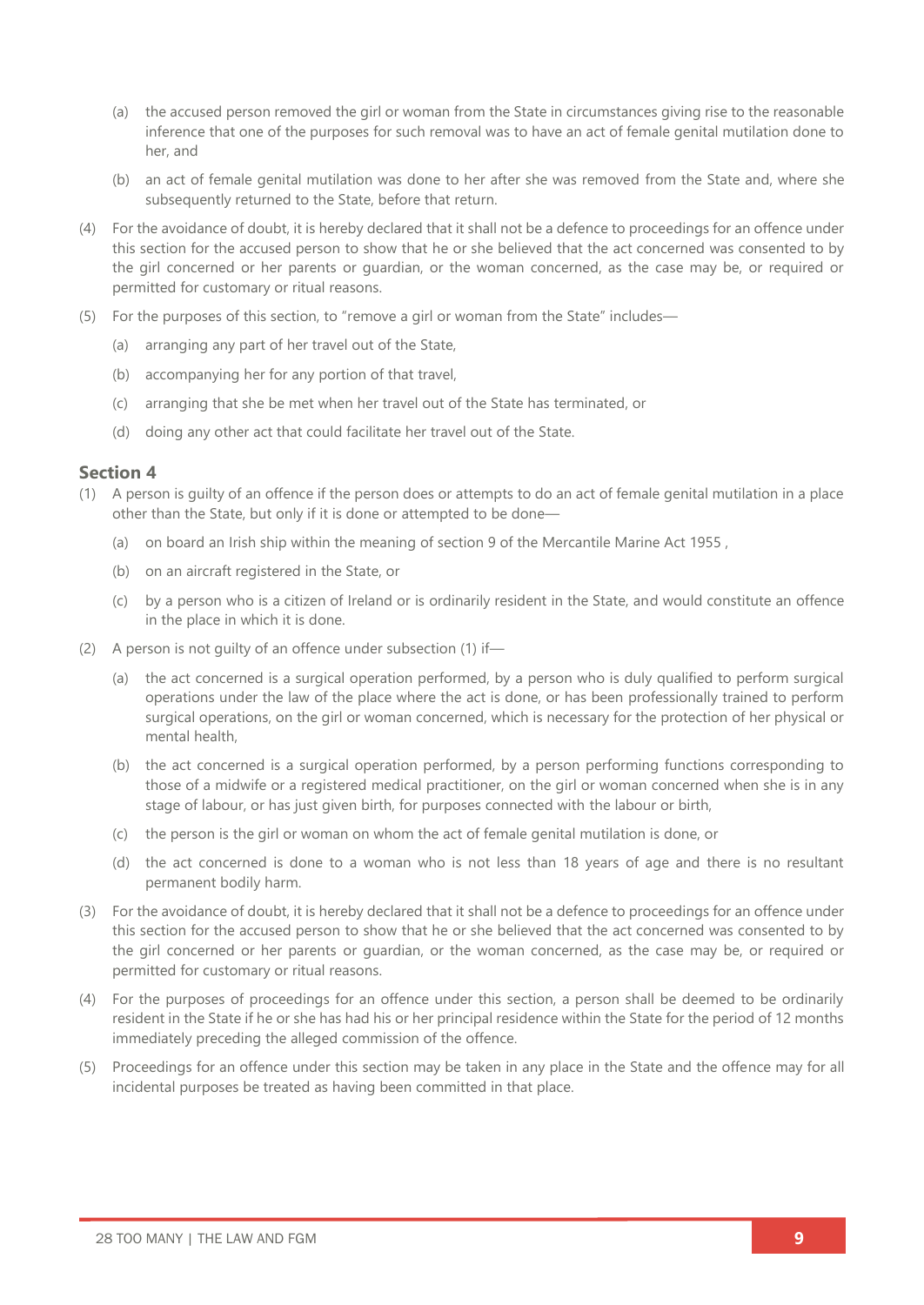#### **Section 5**

A person who is guilty of an offence under section 2 , 3 or 4 is liable—

- (a) on summary conviction to a class A fine or to imprisonment for a term not exceeding 12 months or to both, and
- (b) on conviction on indictment to a fine or imprisonment for a term not exceeding 14 years or to both.

#### **Section 8**

- (1) Subject to subsections (2) and (3), in any proceedings for an offence under section 2 , 3 or 4 , the judge or the court, as the case may be, shall exclude from the court during the hearing all persons except officers of the court, persons directly concerned in the proceedings, bona fide representatives of the Press and such other persons (if any) as the judge or the court, as the case may be, may in his or her or its discretion permit to remain.
- (2) Subsection (1) is without prejudice to the right of a parent, relative or friend of the girl or woman in respect of whom the offence is alleged to have been committed or, where the accused person is not of full age, of the accused person, to remain in court.
- (3) In any proceedings to which subsection (1) applies, the verdict or decision and the sentence (if any) shall be announced in public.

#### **Section 9**

- (1) Subject to subsection (8)(a), after a person is charged with an offence under this Act, no matter likely to lead members of the public to identify a girl or woman as the girl or woman in respect of whom the offence is alleged to have been committed shall be published in a written publication available to the public or be broadcast except as authorised by a direction given in pursuance of this section.
- (2) If, at any stage before the commencement of a trial of a person for an offence under this Act, the accused person or another person against whom the girl or woman concerned may be expected to give evidence at the trial applies to a judge of the High Court or Circuit Court for a direction in pursuance of this subsection and satisfies the judge—
	- (a) that the direction is required for the purpose of inducing persons to come forward who are likely to be needed as witnesses at the trial, and
	- (b) that the conduct of the applicant's defence at the trial is likely to be adversely affected if the direction is not given,

the judge shall direct that subsection (1) shall not, by virtue of the charge alleging the offence, apply to such matter relating to that girl or woman as is specified in the direction.

- (3) If, at a trial of a person for an offence under this Act, the accused or another person who is also charged at the trial applies to the judge for a direction in pursuance of this subsection and satisfies the judge—
	- (a) that the direction is required for the purpose of inducing persons to come forward who are likely to be needed as witnesses at the trial,
	- (b) that the conduct of the applicant's defence at the trial is likely to be adversely affected if the direction is not given, and
	- (c) that there was good reason for the applicant's not having made an application under subsection (2) before the commencement of the trial,

the judge shall direct that subsection (1) shall not, by virtue of the charge alleging the offence, apply to such matter relating to the girl or woman concerned as is specified in the direction.

(4) If, at a trial for an offence under this Act, the judge is satisfied that the effect of subsection (1) is to impose a substantial and unreasonable restriction on the reporting of proceedings at the trial and that it is in the public interest to remove or relax the restriction, he or she shall direct that that subsection shall not apply to such matter relating to the girl or woman concerned as is specified in the direction; but a direction shall not be given in pursuance of this subsection by reason only of the outcome of the trial.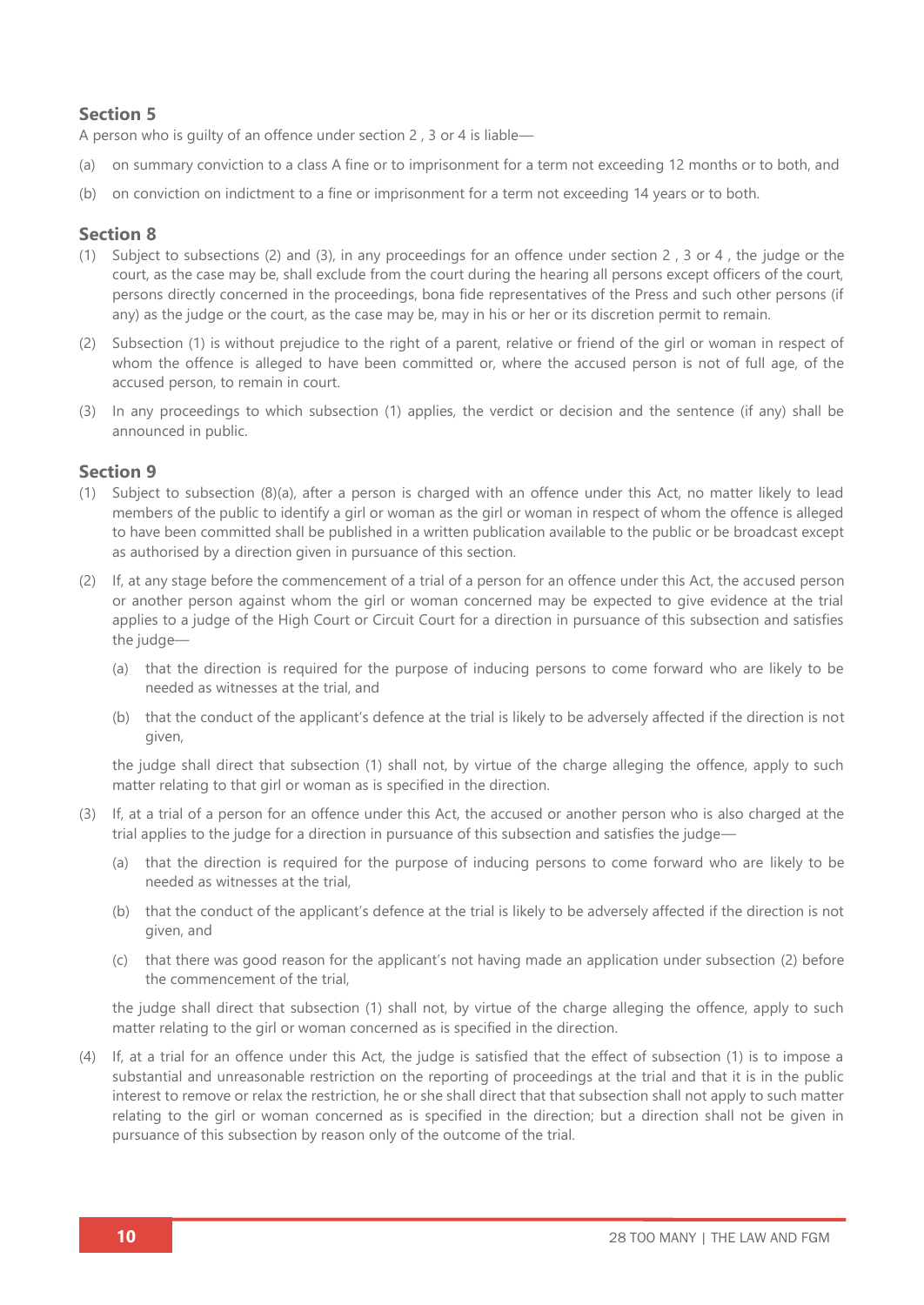- (5) If a person who has been convicted of an offence and given notice of appeal against the conviction, or, on conviction on indictment, notice of an application for leave so to appeal, applies to the appellate court for a direction in pursuance of this subsection and satisfies the court—
	- (a) that the direction is required for the purpose of obtaining evidence in support of the appeal, and
	- (b) that the applicant is likely to suffer injustice if the direction is not given,

the court shall direct that subsection (1) shall not apply to such matter relating to the girl or woman concerned and the offence as is specified in the direction.

- (6) If any matter is published or broadcast in contravention of subsection (1), the following persons, namely—
	- (a) in the case of a publication in a newspaper or periodical, any proprietor, any editor and any publisher of the newspaper or periodical,
	- (b) in the case of any other publication, the person who publishes it, and
	- (c) in the case of a broadcast, any body corporate which transmits or provides the programme in which the broadcast is made and any person having functions in relation to the programme corresponding to those of an editor of a newspaper,

shall be guilty of an offence.

(7) In this section—

"broadcast" means broadcast by wireless telegraphy of sound or visual images intended for general reception;

"written publication" includes a film, a sound track and any other record in permanent form but does not include an indictment or other document prepared for use in particular legal proceedings.

(8) Nothing in this section—

(a) prohibits the publication or broadcasting of matter consisting only of a report of legal proceedings other than proceedings at, or intended to lead to, or on an appeal arising out of, a trial at which the accused person is charged with an offence under this Act, or

(b) affects any prohibition or restriction imposed by virtue of any other enactment upon a publication or broadcast.

- (9) A direction in pursuance of this section does not affect the operation of subsection (1) at any time before the direction is given.
- (10) If, after the commencement of a trial of a person for an offence under this Act, a new trial of the person for that offence is ordered, the commencement of any previous trial of that person for that offence shall be disregarded for the purposes of subsections (2) and (3).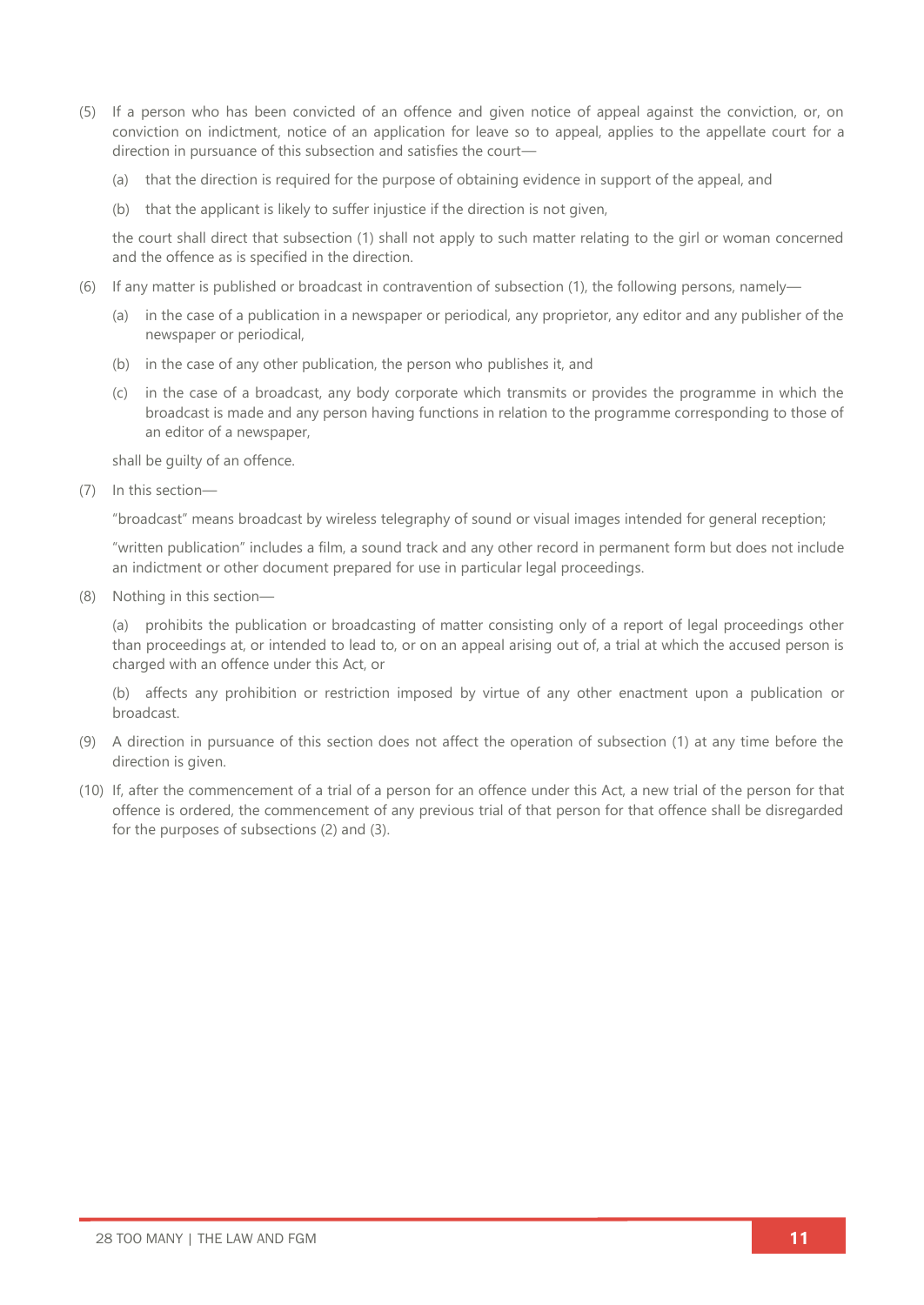# **Criminal Law Act 1997**

- (1) Any person who aids, abets, counsels or procures the commission of an indictable offence shall be liable to be indicted, tried and punished as a principal offender.
- (2) Where a person has committed an arrestable offence, any other person who, knowing or believing him or her to be guilty of the offence or of some other arrestable offence, does without reasonable excuse any act with intent to impede his or her apprehension or prosecution shall be guilty of an offence.
- (3) If, upon the trial on indictment of an arrestable offence, it is proved that the offence charged, or some other offence of which the accused might on that charge be found guilty, was committed but it is not proved that the accused was guilty of it, the accused may be found guilty of an offence under subsection (2) of which it is proved that he or she is guilty in relation to the offence charged, or that other offence.
- (4) A person committing an offence under subsection (2) with intent to impede another person's apprehension or prosecution shall be liable on conviction on indictment to imprisonment according to the gravity of the offence that the other person has committed or attempted to commit, as follows:
	- (a) if that offence is one for which the sentence is fixed by law, or for which the maximum sentence is imprisonment for life, he or she shall be liable to imprisonment for a term not exceeding ten years;
	- (b) if it is one for which a person of full capacity and not previously convicted may be sentenced to imprisonment for a term of fourteen years, he or she shall be liable to imprisonment for a term not exceeding seven years;
	- (c) if it is not one included in paragraph (a) or (b) but is one for which a person of full capacity and not previously convicted may be sentenced to imprisonment for a term of ten years, he or she shall be liable to imprisonment for a term not exceeding five years;
	- (d) in any other case, he or she shall be liable to imprisonment for a term not exceeding three years.
- (5) Where a person is charged with an offence under subsection (2), no further proceedings in the matter (other than any remand in custody or on bail) shall be taken except by or with the consent of the Director of Public Prosecutions.
- (6) The references in the following provisions, namely subsection (1) of section 13 (which relates to a plea of guilty in the District Court of an indictable offence) and subsection (1) (f) of section 29 (which relates to bail in the case of certain offences) of the Criminal Procedure Act, 1967 , to an accessory before or after the fact shall be construed as references to aiding, abetting, counselling or procuring the commission of an offence, and to an offence under subsection (2).
- (7) The First Schedule to the Criminal Justice Act, 1951 (which specifies the indictable offences which may be tried summarily with the consent of the accused) is hereby amended by the insertion of the following reference: "24. An offence under section 7(2) of the Criminal Law Act, 1997."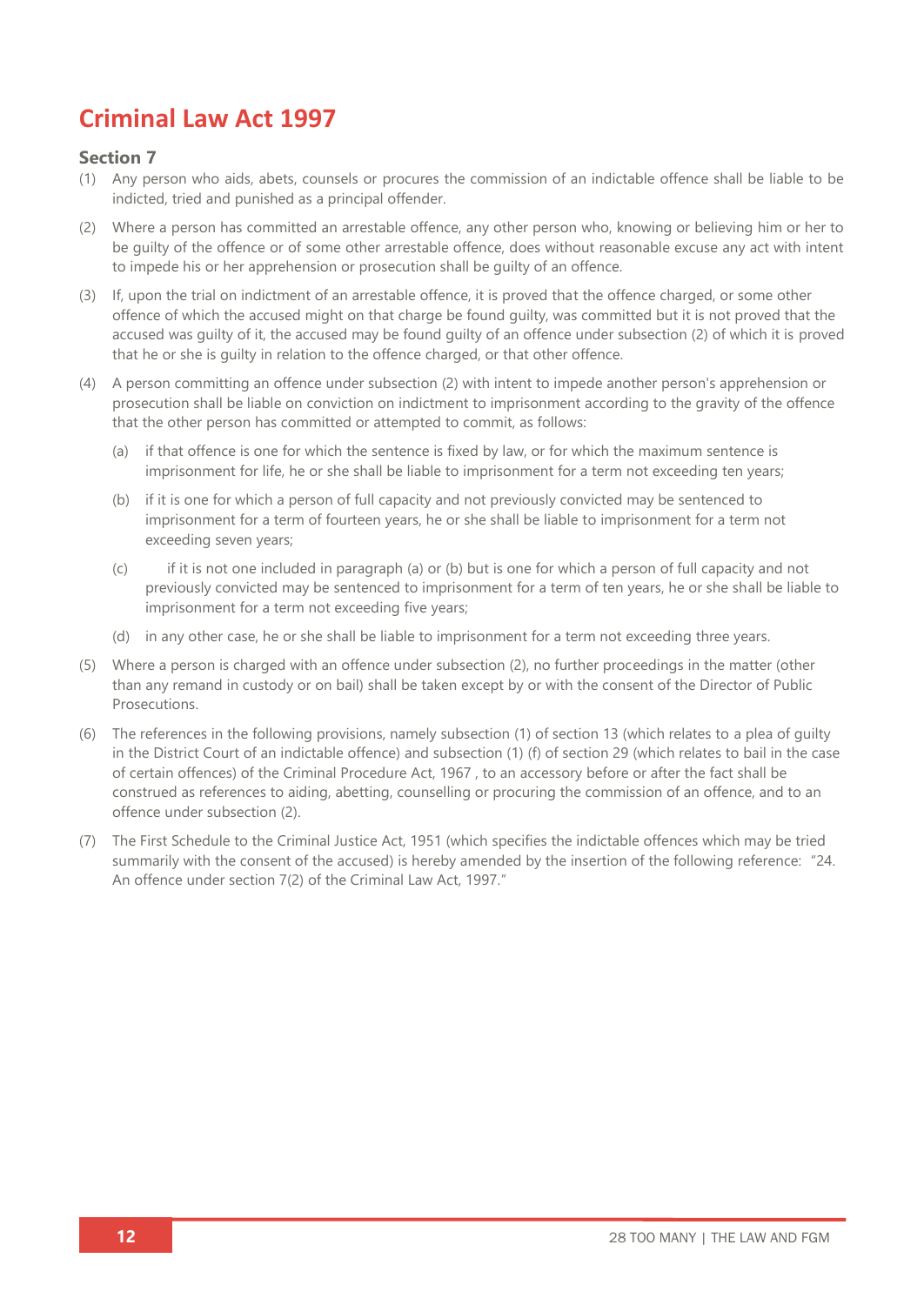# **Criminal Justice (Withholding of Information on Offences Against Children and Vulnerable Persons) Act 2012**

#### **Section 2**

- (1) Subject to this section, a person shall be guilty of an offence if—
	- (a) he or she knows or believes that an offence, that is a Schedule 1 offence, has been committed by another person against a child, and
	- (b) he or she has information which he or she knows or believes might be of material assistance in securing the apprehension, prosecution or conviction of that other person for that offence,

and fails without reasonable excuse to disclose that information as soon as it is practicable to do so to a member of the Garda Síochána.

- (2) Subsection (1) applies only to information that a person acquires, receives or becomes aware of after the passing of this Act irrespective of whether the Schedule 1 offence concerned was committed before or after that passing.
- (3) The child against whom the Schedule 1 offence concerned was committed (whether or not still a child) shall not be guilty of an offence under this section.
- (4) This section is without prejudice to any right or privilege that may arise in any criminal proceedings by virtue of any rule of law or other enactment entitling a person to refuse to disclose information.
- (5) For the avoidance of doubt it is hereby declared that the obligation imposed on a person by subsection (1) to disclose information that he or she has to a member of the Garda Síochána is in addition to, and not in substitution for, any other obligation that the person has to disclose that information to the Garda Síochána or any other person, but that subsection shall not require the first-mentioned person to disclose that information to the Garda Síochána more than once.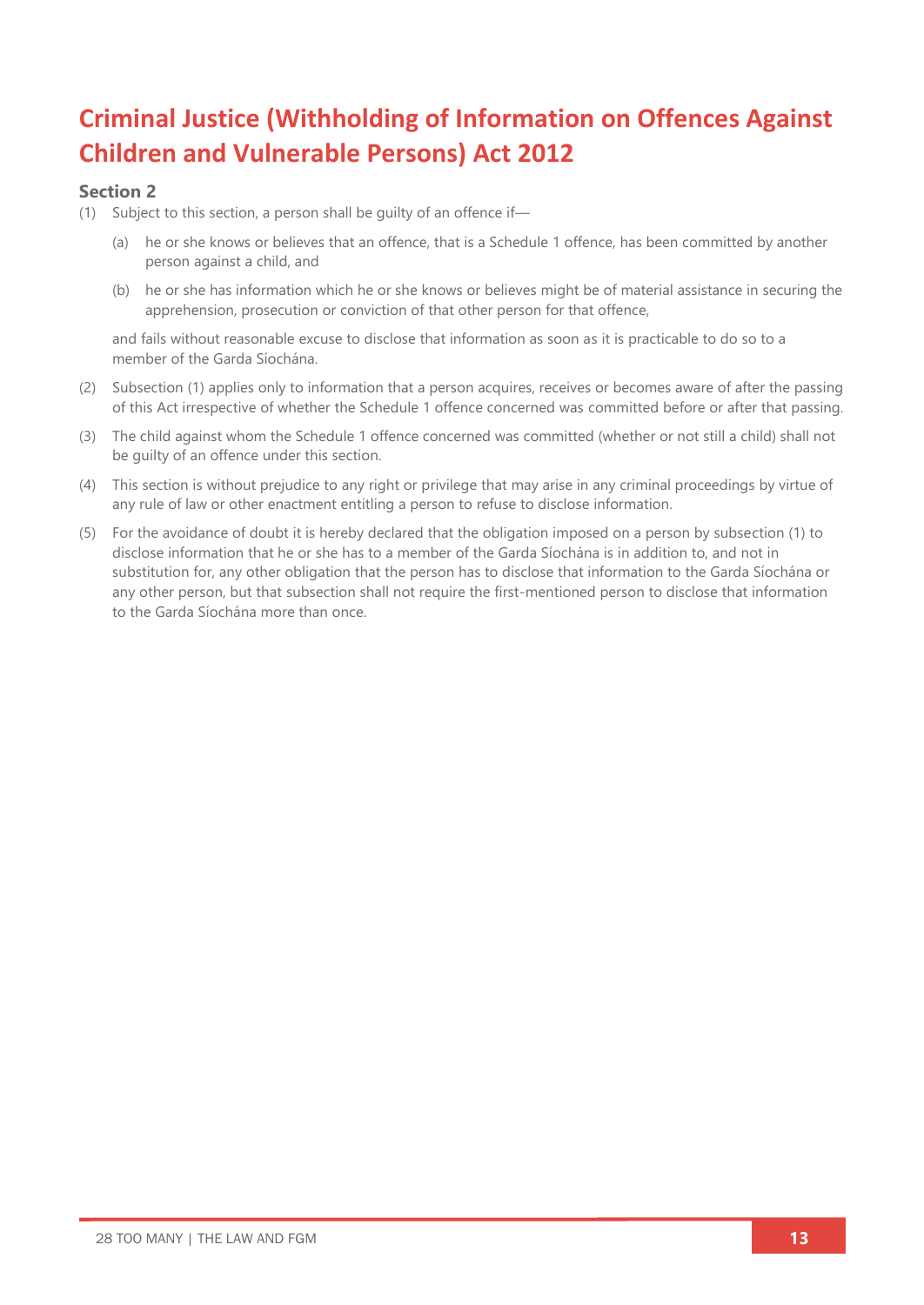### **Children First Act 2015**

#### **Section 14**

- (1) Subject to subsections (3), (4), (5), (6) and (7), where a mandated person knows, believes or has reasonable grounds to suspect, on the basis of information that he or she has received, acquired or becomes aware of in the course of his or her employment or profession as such a mandated person, that a child—
	- (a) has been harmed,
	- (b) is being harmed, or
	- (c) is at risk of being harmed,

he or she shall, as soon as practicable, report that knowledge, belief or suspicion, as the case may be, to the Agency.

- (2) Where a child believes that he or she—
	- (a) has been harmed,
	- (b) is being harmed, or
	- (c) is at risk of being harmed,

and discloses that belief to a mandated person in the course of the mandated person's employment or profession as such a person, the mandated person shall, subject to subsections (5), (6) and (7), as soon as practicable, report that disclosure to the Agency.

- (3) A mandated person shall not be required to make a report to the Agency under subsection (1) where—
	- (a) he or she knows or believes that—
		- (i) a child who is aged 15 years or more but less than 17 years is engaged in sexual activity, and
		- (ii) the other party to the sexual activity concerned is not more than 2 years older than the child concerned,
	- (b) he or she knows or believes that—

(i) there is no material difference in capacity or maturity between the parties engaged in the sexual activity concerned, and

- (ii) the relationship between the parties engaged in the sexual activity concerned is not intimidatory or exploitative of either party,
- (c) he or she is satisfied that subsection (2) does not apply, and
- (d) the child concerned has made known to the mandated person his or her view that the activity, or information relating to it, should not be disclosed to the Agency and the mandated person relied upon that view.
- (4) A mandated person shall not be required to make a report to the Agency under subsection (1) where the sole basis for the mandated person's knowledge, belief or suspicion is as a result of information he or she has acquired, received or become aware of—
	- (a) from—
		- (i) another mandated person, or

(ii) a person, other than a mandated person, who has reported jointly with a mandated person pursuant to subsection (6)(b),

that a report has been made to the Agency in respect of the child concerned by that other person,

- (b) pursuant to his or her role, as a member of staff of the Agency, in carrying out an assessment as to whether a child who is the subject of a report or any other child has been, is being or is at risk of being harmed, or
- (c) pursuant to his or her role in assisting the Agency with an assessment as to whether a child who is the subject of a report or any other child has been, is being or is at risk of being harmed.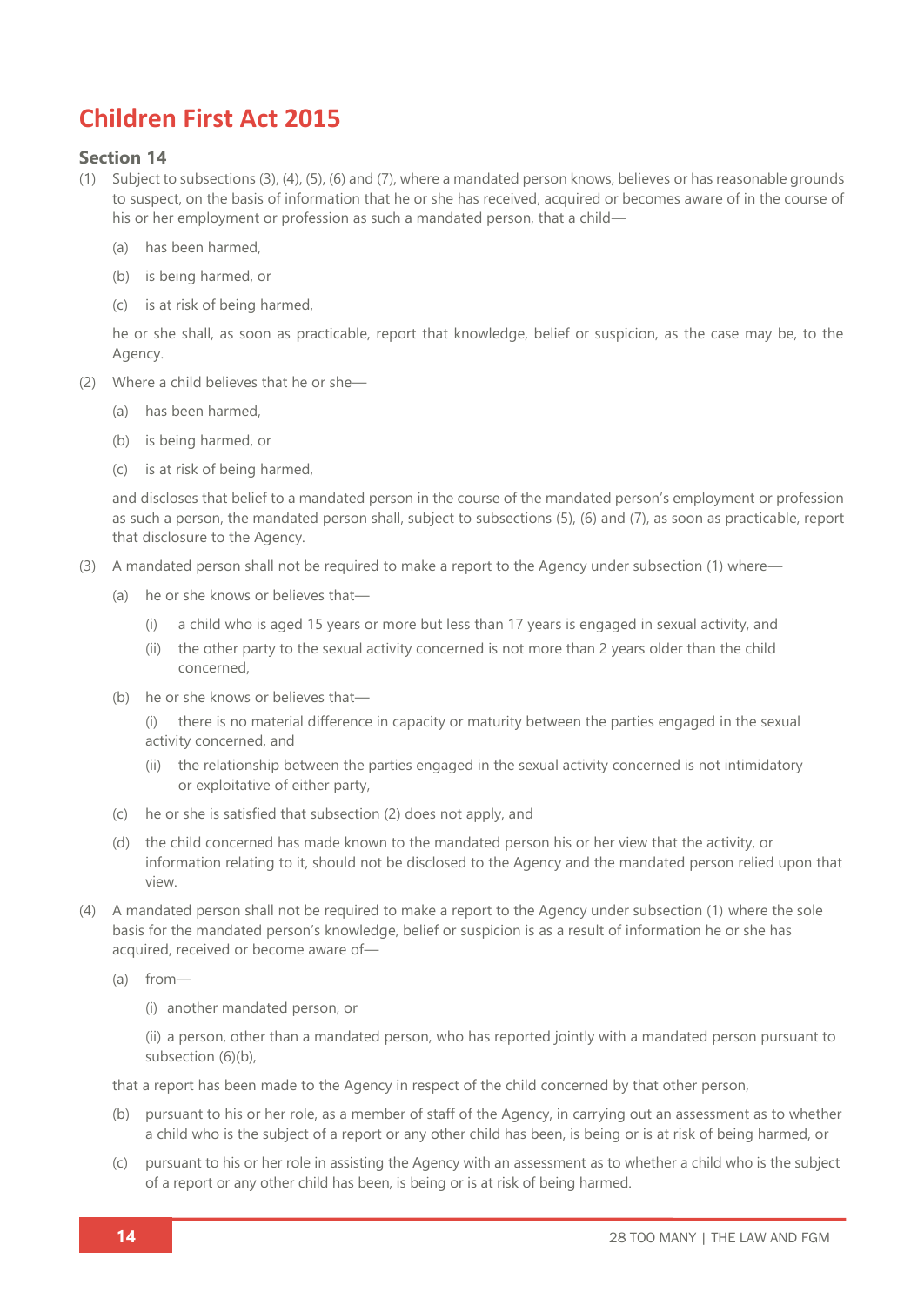- (5) Subsections (1) and (2) apply only to information that a mandated person acquires, receives or becomes aware of after the commencement of this section irrespective of whether the harm concerned occurred before or after that commencement.
- (6) Subject to subsection (7), a report under subsection (1) or (2) shall be made by the completion of such form as shall be specified for that purpose by the Agency (in this Act referred to as a "mandated report form") and may be made by the mandated person—
	- (a) himself or herself, or
	- (b) jointly with one or more than one other person, irrespective of whether or not the other person is a mandated person.
- (7) Where a mandated person acting in the course of his or her employment or profession knows, believes or has reasonable grounds to suspect that a child may be at risk of immediate harm and should be removed to a place of safety, he or she may make a report to the Agency under subsection (1) or (2) other than by means of a mandated report form.
- (8) Where a mandated person makes a report under subsection (7), he or she shall in addition, complete a mandated report form as soon as may be but in any event not later than 3 days after the making of the firstmentioned report.
- (9) Any of the following matters may be prescribed:
	- (a) the procedures that are to apply to a mandated person making a report under this section;
	- (b) the making of a report by a mandated person jointly with one or more than one other person under this section.
- (10) The Agency shall make a mandated report form available in such form and manner (including on the internet) as the Agency considers appropriate.
- (11) The obligations imposed on a mandated person under this section are in addition to, and not in substitution for, any other obligation that the person has to disclose information to the Agency (whether or not in his or her capacity as a mandated person), but, subject to subsection (8), this section shall not require the mandated person to disclose that information to the Agency more than once.
- (12) Nothing in this section shall operate to affect any other obligation that a person has to disclose information to a member of An Garda Síochána under the Criminal Justice (Withholding of Information on Offences against Children and Vulnerable Persons) Act 2012 or to any other person by or under any other enactment or rule of law.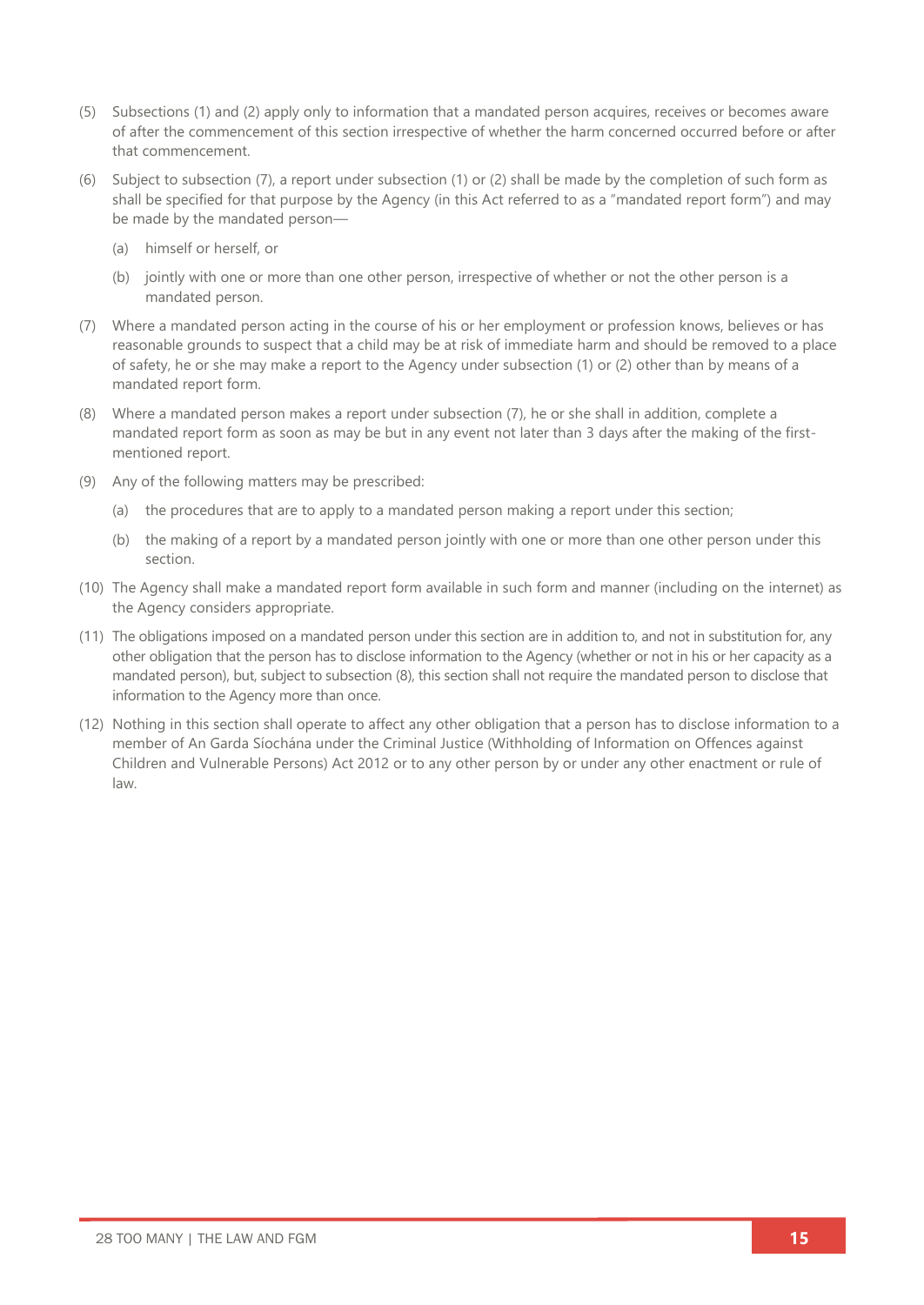# **Child Care Act 1991**

#### **Section 12**

- (1) Where a member of the Garda Síochána has reasonable grounds for believing that—
	- (a) there is an immediate and serious risk to the health or welfare of a child, and
	- (b) it would not be sufficient for the protection of the child from such immediate and serious risk to await the making of an application for an emergency care order by the Child and Family Agency under section 13 ,

the member, accompanied by such other persons as may be necessary, may, without warrant, enter (if need be by force) any house or other place (including any building or part of a building, tent, caravan or other temporary or moveable structure, vehicle, vessel, aircraft or hovercraft) and remove the child to safety.

[. . .]

#### **Section 13**

- (1) If a justice of the District Court is of opinion on the application of the Child and Family Agency that there is reasonable cause to believe that—
	- (a) there is an immediate and serious risk to the health or welfare of a child which necessitates his being placed in the care of the Child and Family Agency, or
	- (b) there is likely to be such a risk if the child is removed from the place where he is for the time being,

the justice may make an order to be known and in this Act referred to as an "emergency care order".

(2) An emergency care order shall place the child under the care of the Child and Family Agency for the area in which the child is for the time being for a period of eight days or such shorter period as may be specified in the order.

 $\left[ \ldots \right]$ 

#### **Section 17**

- (1) Where a justice of the District Court is satisfied on the application of the Child and Family Agency that—
	- (a) an application for a care order in respect of the child has been or is about to be made (whether or not an emergency care order is in force), and
	- (b) there is reasonable cause to believe that any of the circumstances mentioned at paragraph (a), (b) or (c) of section 18 (1) exists or has existed with respect to the child and that it is necessary for the protection of the child's health or welfare that he be placed or maintained in the care of the Child and Family Agency pending the determination of the application for the care order,

the justice may make an order to be known and in this Act referred to as an "interim care order".

- (2) An interim care order shall require that the child named in the order be placed or maintained in the care of the Child and Family Agency —
	- (a) for a period not exceeding eight days, or
	- (b) where the Child and Family Agency and the parent having custody of the child or person acting in loco parentis consent, for a period exceeding eight days,

and an extension or extensions of any such period may be granted (with the consent, where an extension is to exceed eight days, of the persons specified in paragraph (b)) on the application of any of the parties if the justice is satisfied that grounds for the making of an interim care order continue to exist with respect to the child.

 $\left[ \ldots \right]$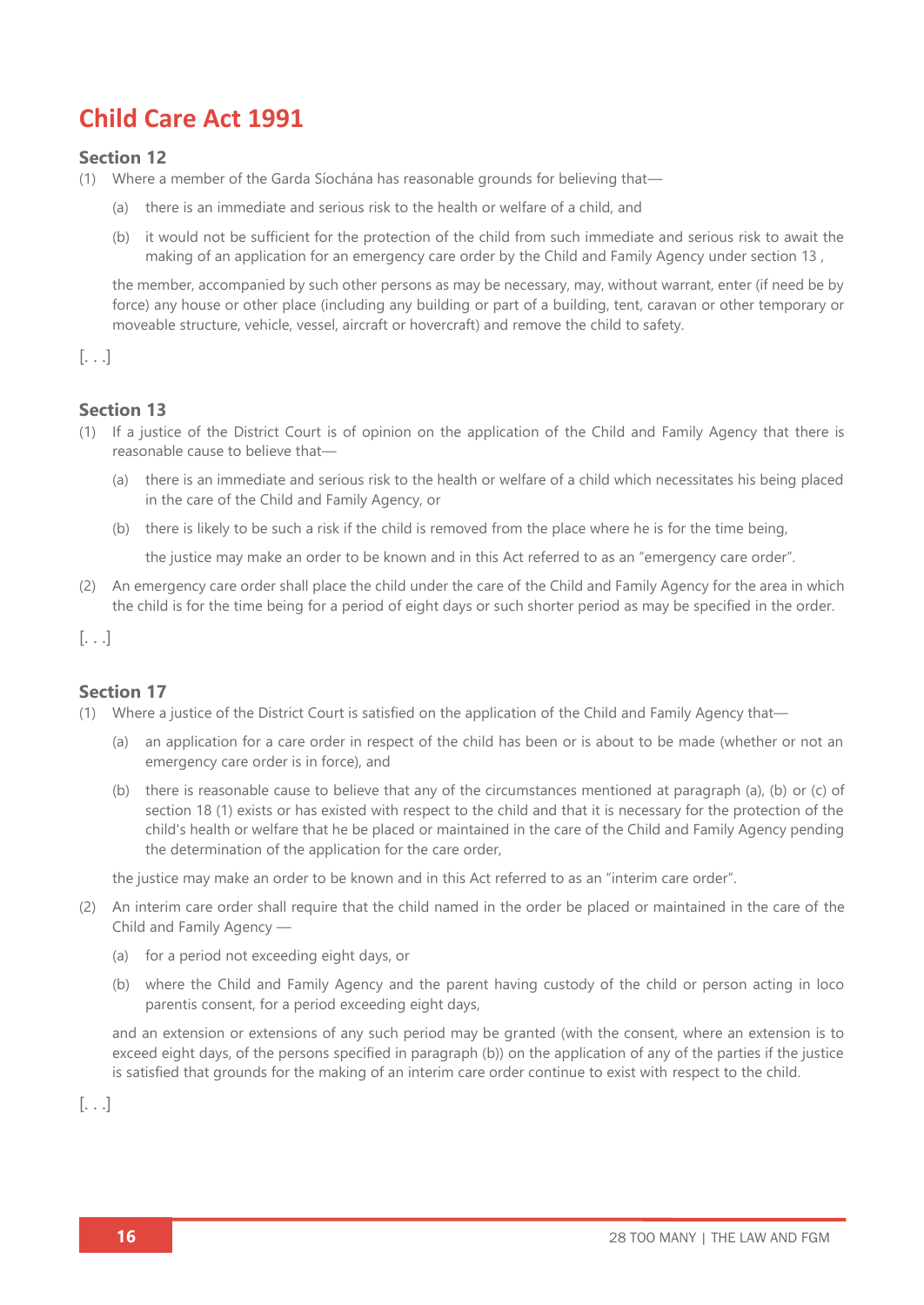#### **Section 18**

- (1) Where, on the application of the Child and Family Agency with respect to a child who resides or is found in its area, the court is satisfied that—
	- (a) the child has been or is being assaulted, ill-treated, neglected or sexually abused, or
	- (b) the child's health, development or welfare has been or is being avoidably impaired or neglected, or
	- (c) the child's health, development or welfare is likely to be avoidably impaired or neglected,

and that the child requires care or protection which he is unlikely to receive unless the court makes an order under this section, the court may make an order (in this Act referred to as a "care order") in respect of the child.

- (2) A care order shall commit the child to the care of the Child and Family Agency for so long as he remains a child or for such shorter period as the court may determine and, in such case, the court may, of its own motion or on the application of any person, extend the operation of the order if the court is satisfied that grounds for the making of a care order continue to exist with respect to the child.
- (3) Where a care order is in force, the Child and Family Agency shall—
	- (a) have the like control over the child as if it were his parent; and
	- (b) do what is reasonable (subject to the provisions of this Act) in all the circumstances of the case for the purpose of safeguarding or promoting the child's health, development or welfare;

and shall have, in particular, the authority to—

- (i) decide the type of care to be provided for the child under section 36;
- (ii) give consent to any necessary medical or psychiatric examination, treatment or assessment with respect to the child; and
- (iii) give consent to the issue of a passport to the child, or to the provision of passport facilities for him, to enable him to travel abroad for a limited period.
- (4) Any consent given by the Child and Family Agency in accordance with this section shall be sufficient authority for the carrying out of a medical or psychiatric examination or assessment, the provision of medical or psychiatric treatment, the issue of a passport or the provision of passport facilities, as the case may be.
- (5) Where, on an application for a care order, the court is satisfied that—
	- (a) it is not necessary or appropriate that a care order be made, and
	- (b) it is desirable that the child be visited periodically in his home by or on behalf of the Child and Family Agency,

the court may make a supervision order under section 19.

- (6) Between the making of an application for a care order and its determination, the court, of its own motion or on the application of any person, may give such directions as it sees fit as to the care and custody of, or may make a supervision order in respect of, the child who is the subject of the application pending such determination, and any such direction or supervision order shall cease to have effect on the determination of the application.
- (7) Where a court makes a care order, it may in addition make an order requiring the parents of the child or either of them to contribute to the Child and Family Agency such weekly or other periodic sum towards the cost of maintaining the child as the court, having regard to the means of the parents or either of them, thinks fit.
- (8) An order under subsection (7) may be varied or discharged on application to the court by the parent required to contribute or by the Child and Family Agency.

- (1) Where, on the application of the Child and Family Agency, with respect to a child who resides in its area, the court is satisfied that there are reasonable grounds for believing that—
	- (a) the child has been or is being assaulted, ill-treated, neglected or sexually abused, or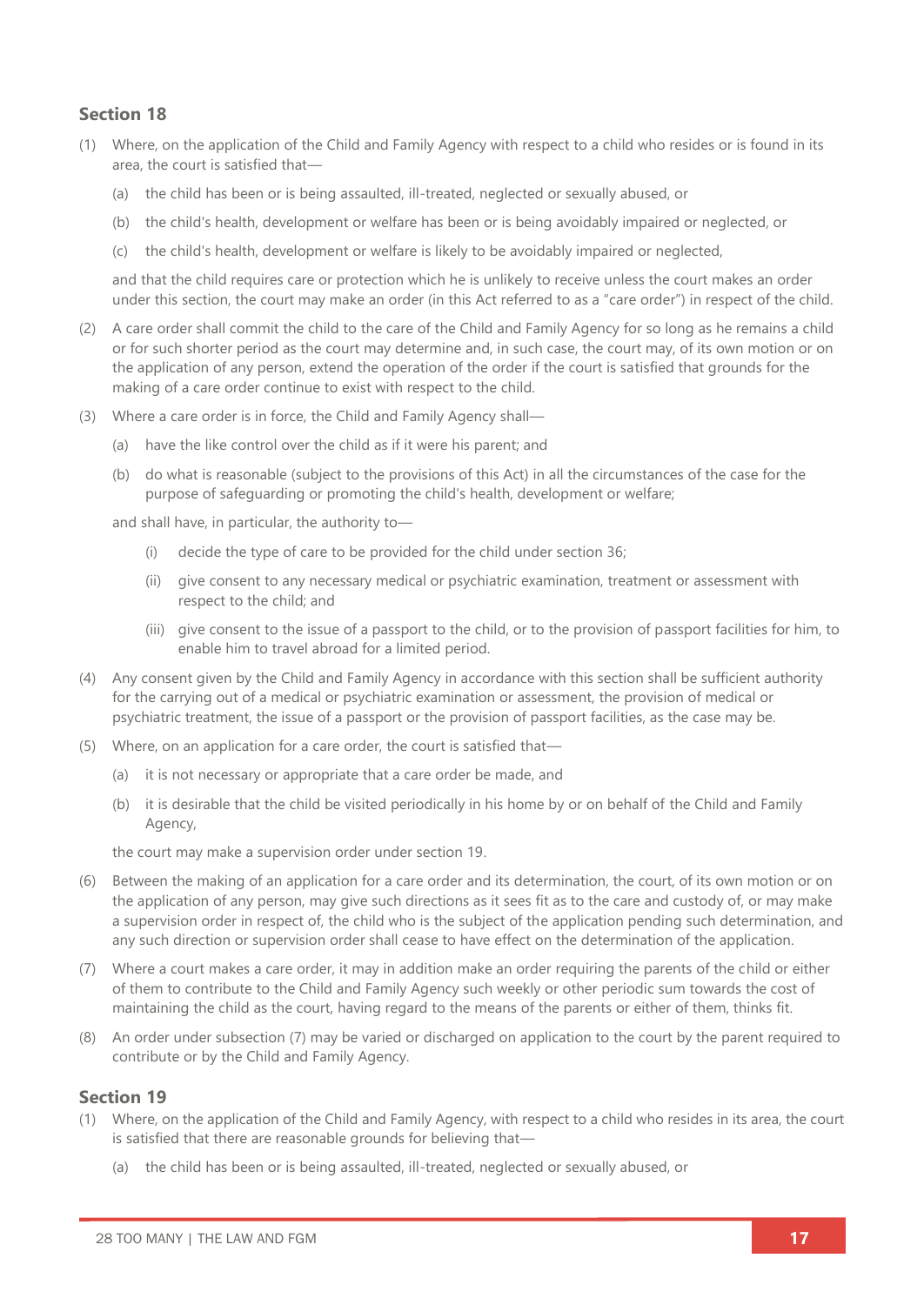- (b) the child's health, development or welfare has been or is being avoidably impaired or neglected, or
- (c) the child's health, development or welfare is likely to be avoidably impaired or neglected,

and it is desirable that the child be visited periodically by or on behalf of the Child and Family Agency, the court may make an order (in this Act referred to as a "supervision order") in respect of the child.

- (2) A supervision order shall authorise the Child and Family Agency to have the child visited on such periodic occasions as the board may consider necessary in order to satisfy itself as to the welfare of the child and to give to his parents or to a person acting in loco parentis any necessary advice as to the care of the child.
- (3) Any parent or person acting in loco parentis who is dissatisfied with the manner in which the Child and Family Agency is exercising its authority to have a child visited in accordance with this section may apply to the court and the court may give such directions as it sees fit as to the manner in which the child is to be visited and the Child and Family Agency shall comply with any such direction.
- (4) Where a court makes a supervision order in respect of a child, it may, on the application of the Child and Family Agency, either at the time of the making of the order or at any time during the currency of the order, give such directions as it sees fit as to the care of the child, which may require the parents of the child or a person acting in loco parentis to cause him to attend for medical or psychiatric examination, treatment or assessment at a hospital, clinic or other place specified by the court.
- (5) Any person who fails to comply with the terms of a supervision order or any directions given by a court under subsection (4) or who prevents a person from visiting a child on behalf of the Child and Family Agency or who obstructs or impedes any such person visiting a child in pursuance of such an order shall be guilty of an offence and shall be liable on summary conviction to a fine not exceeding £500 or, at the discretion of the court, to imprisonment for a term not exceeding 6 months or both such fine and such imprisonment.
- (6) A supervision order shall remain in force for a period of 12 months or such shorter period as may be specified in the order and, in any event, shall cease to have effect when the person in respect of whom the order is made ceases to be a child.
- (7) On or before the expiration of a supervision order, a further supervision order may be made on the application of the Child and Family Agency with effect from the expiration of the first mentioned order.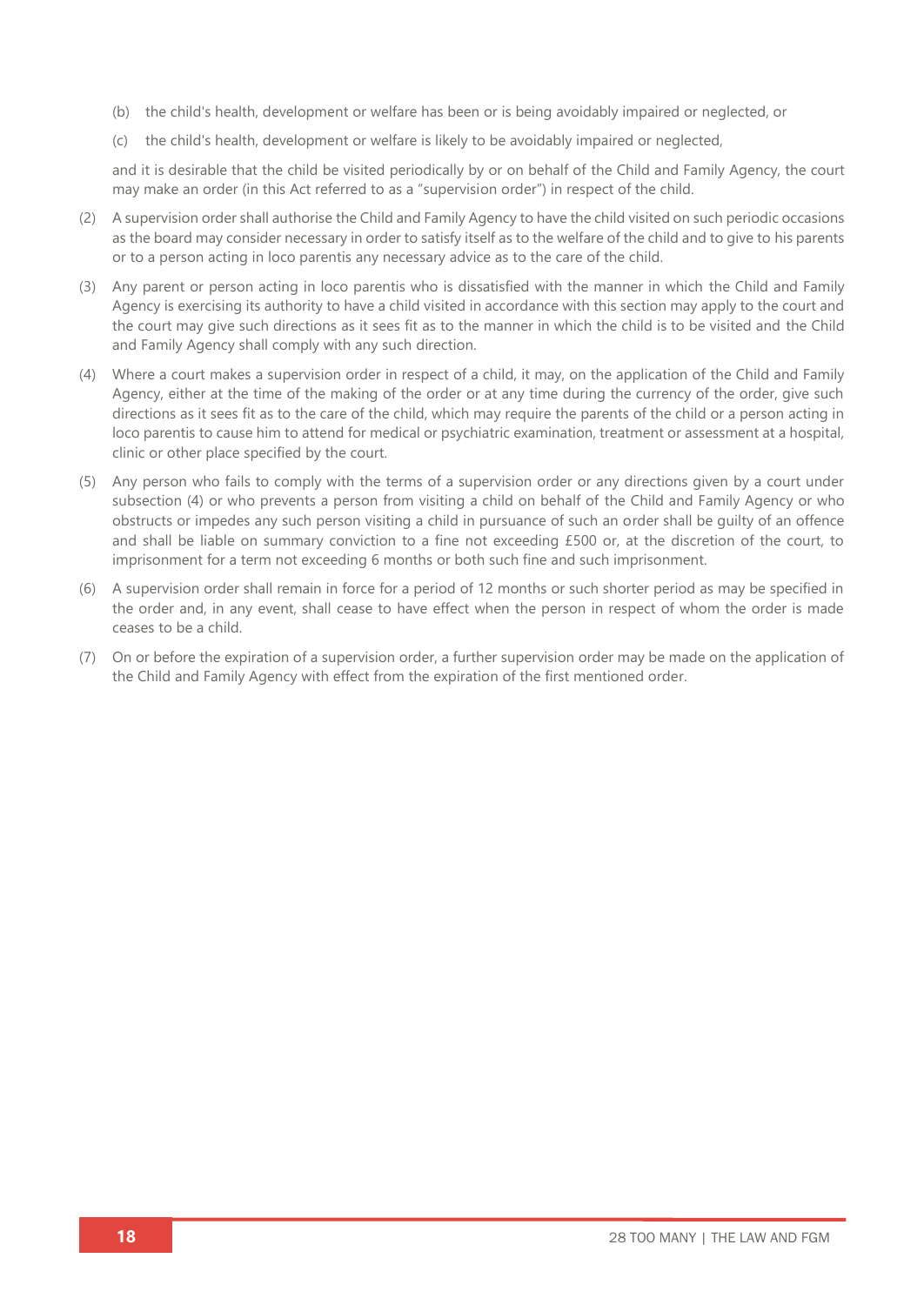- 1 Central Statistics Office (2020) *Population and Migration Estimates.* Available at <https://www.cso.ie/en/releasesandpublications/er/pme/populationandmigrationestimatesapril2020/> (accessed 15 July 2021).
- 2 AkiDwA (2017) *Female Genital Mutilation: Towards a National Action Plan to Combat FGM 2016-2019*. Available at <https://akidwa.ie/female-genital-mutilation/> (accessed 15 July 2021).
- 3 European Institute for Gender Equality (2013) *Current situation of female genital mutilation in Ireland*. Available at <https://eige.europa.eu/publications/current-situation-and-trends-female-genital-mutilation-ireland> (accessed 15 July 2021).
- 4 World Health Organization (2020) *Factsheet: Female Genital Mutilation*. Available at [https://www.who.int/news-room/fact-sheets/detail/female-genital](https://www.who.int/news-room/fact-sheets/detail/female-genital-mutilation#:~:text=Female%20genital%20mutilation%20(FGM)%20involves,benefits%20for%20girls%20and%20women)[mutilation#:~:text=Female%20genital%20mutilation%20\(FGM\)%20involves,benefits%20for%20girls%20and%20wo](https://www.who.int/news-room/fact-sheets/detail/female-genital-mutilation#:~:text=Female%20genital%20mutilation%20(FGM)%20involves,benefits%20for%20girls%20and%20women) [men](https://www.who.int/news-room/fact-sheets/detail/female-genital-mutilation#:~:text=Female%20genital%20mutilation%20(FGM)%20involves,benefits%20for%20girls%20and%20women) (accessed 15 July 2021).
- 5 Órla Ryan (2020) 'Ireland's first FGM conviction: Father sentenced to 5.5 years, mother sentenced to 4 years and 9 months', *TheJournal.ie*, 27 January. Available at [https://www.thejournal.ie/fgm-trial-sentencing-ireland-4975318-](https://www.thejournal.ie/fgm-trial-sentencing-ireland-4975318-Jan2020/) [Jan2020/](https://www.thejournal.ie/fgm-trial-sentencing-ireland-4975318-Jan2020/) (accessed 15 July 2021).
- 6 *International Covenant on Civil and Political Rights* (1966) United Nations Treaty Collection: Status of Treaties*.* Available at [https://treaties.un.org/Pages/ViewDetails.aspx?src=TREATY&mtdsg\\_no=IV-4&chapter=4&clang=\\_en](https://treaties.un.org/Pages/ViewDetails.aspx?src=TREATY&mtdsg_no=IV-4&chapter=4&clang=_en) (accessed 15 July 2021).
- 7 *International Covenant on Economic, Social and Cultural Rights* (1966) United Nations Treaty Collection: Status of Treaties. Available at [https://treaties.un.org/Pages/ViewDetails.aspx?src=TREATY&mtdsg\\_no=IV-3&chapter=4](https://treaties.un.org/Pages/ViewDetails.aspx?src=TREATY&mtdsg_no=IV-3&chapter=4) (accessed 15 July 2021).
- 8 Convention on the Elimination of All Forms of Discrimination Against Women (1979) United Nations Treaty Collection: Status of Treaties. Available at [https://treaties.un.org/Pages/ViewDetails.aspx?src=IND&mtdsg\\_no=IV-](https://treaties.un.org/Pages/ViewDetails.aspx?src=IND&mtdsg_no=IV-8&chapter=4&clang=_en#9)[8&chapter=4&clang=\\_en#9](https://treaties.un.org/Pages/ViewDetails.aspx?src=IND&mtdsg_no=IV-8&chapter=4&clang=_en#9) (accessed 15 July 2021).
- 9 *Convention on the Rights of the Child* (1989) United Nation Treaty Collection: Status of Treaties. Available at [https://treaties.un.org/pages/ViewDetails.aspx?src=TREATY&mtdsg\\_no=IV-11&chapter=4&clang=\\_en](https://treaties.un.org/pages/ViewDetails.aspx?src=TREATY&mtdsg_no=IV-11&chapter=4&clang=_en) (accessed 15 July 2021).
- 10 Council of Europe (2021) *Chart of signatures and ratifications of Treaty 210, Convention on preventing and combating violence against women and domestic violence*. Available [https://www.coe.int/en/web/conventions/](https://www.coe.int/en/web/conventions/%0bfull-list?module=signatures-by-treaty&treatynum=210) [full-list?module=signatures-by-treaty&treatynum=210](https://www.coe.int/en/web/conventions/%0bfull-list?module=signatures-by-treaty&treatynum=210) (accessed 15 July 2021).
	- Council of Europe (2021) *Reservations and Declarations for Treaty 210, Convention on preventing and combating violence against women and domestic violence*. Available at [https://www.coe.int/en/web/conventions/full](https://www.coe.int/en/web/conventions/full-list?module=treaty-detail&treatynum=210)[list?module=treaty-detail&treatynum=210](https://www.coe.int/en/web/conventions/full-list?module=treaty-detail&treatynum=210) (accessed 15 July 2021).
- 11 Council of Europe (2021) *Chart of Signatures and Ratifications of Treaty 005, Convention for the Protection of Human Rights and Fundamental Freedoms*. Available at [https://www.coe.int/en/web/conventions/full](https://www.coe.int/en/web/conventions/full-list?module=signatures-by-treaty&treatynum=005)[list?module=signatures-by-treaty&treatynum=005](https://www.coe.int/en/web/conventions/full-list?module=signatures-by-treaty&treatynum=005) (accessed 15 July 2021).
	- Council of Europe (2021) *Reservations and Declarations for Treaty 005, Convention for the Protection of Human Rights and Fundamental Freedoms*. Available at [https://www.coe.int/en/web/conventions/full](https://www.coe.int/en/web/conventions/full-list?module=treaty-detail&treatynum=005)[list?module=treaty-detail&treatynum=005](https://www.coe.int/en/web/conventions/full-list?module=treaty-detail&treatynum=005) (accessed 15 July 2021).

*Cover images:* Image of Ireland from Canva stock library. Kadettmann (undated) *Smiling beautiful happy afro woman with afro hairstyle . . .*. 123RF ID 162918987.

*Please note that the use of a photograph of any girl or woman in this report does not imply that she has, nor has not, undergone FGM.*